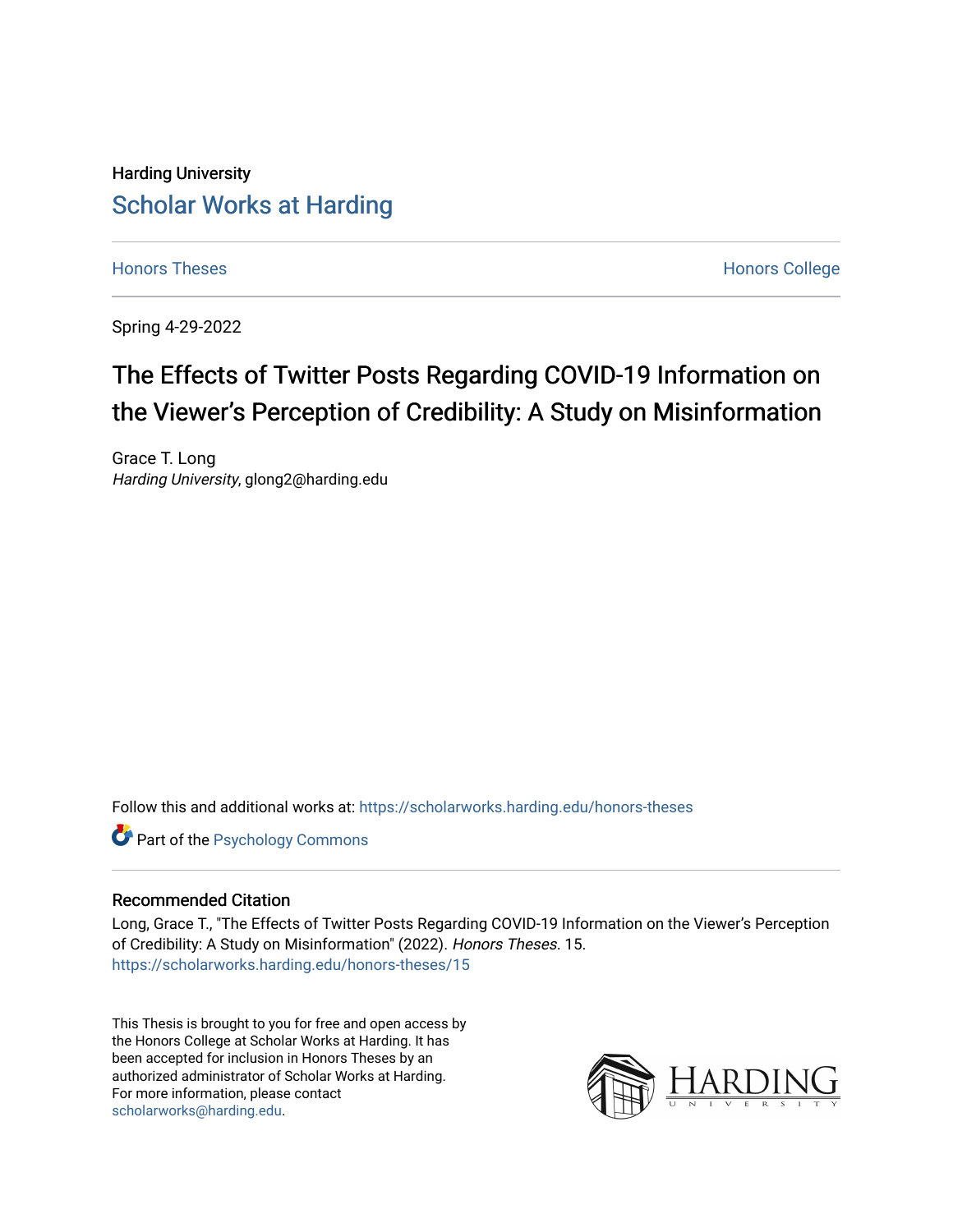

This form is to certify that the undergraduate thesis prepared

 $By \_\_\_\_\_\_\_\_\_$ Grace Long

Entitled

The Effects of Twitter Posts Regarding COVID-19 Information on the Viewer's Perception of Credibility: A Study on Misinformation

Is dually approved by the Harding University Honors College and the student's thesis advisor(s) with input from the entire thesis advisory committee.

 $\mathcal{L}_\text{max}$  , and the set of the set of the set of the set of the set of the set of the set of the set of the set of the set of the set of the set of the set of the set of the set of the set of the set of the set of the

 $\mathcal{L}_\text{max}$  , and the set of the set of the set of the set of the set of the set of the set of the set of the set of the set of the set of the set of the set of the set of the set of the set of the set of the set of the

 $\mathcal{L}_\text{max}$ 

Thesis Advisory Committee:

| Allison D. Gutierrez, Ed.S. |  |
|-----------------------------|--|
|                             |  |

\_\_\_\_\_\_\_\_\_\_\_\_\_\_\_\_\_\_\_\_\_\_\_\_\_\_\_\_\_\_\_\_\_\_\_\_ Jeremiah Sullins, Ph.D.

Patrick H. Garner, Ph.D.

This thesis, to the best of our knowledge, was published with the highest standards of academic integrity as outlined in the Harding University Academic Integrity Policy and in the use of any materials that are copyrighted.

| Thesis $\text{Advisor}(s)$ :   | Allison D. Gutierrez, Ed.S. |  |
|--------------------------------|-----------------------------|--|
|                                | Jeremiah Sullins, Ph.D.     |  |
| Honors College Representative: | James L. Huff, Ph.D.        |  |

2022 Grace Long

Copyright © **Exercise 2** copyright ©  $\blacksquare$  The author assigns to Harding University a perpetual, non-exclusive, worldwide, royalty-free, sublicense agreement to 1) deposit and store electronic versions of your work in Scholar Works at Harding; 2) publish and make the work available to view and download for free and to use for non-commercial, research, educational or other academic purposes; 3) create back-up copies of the work for security and preservation purposes; and 4) Convert the work, without changing the content, to any other format or medium necessary for preservation, storage and use of the work.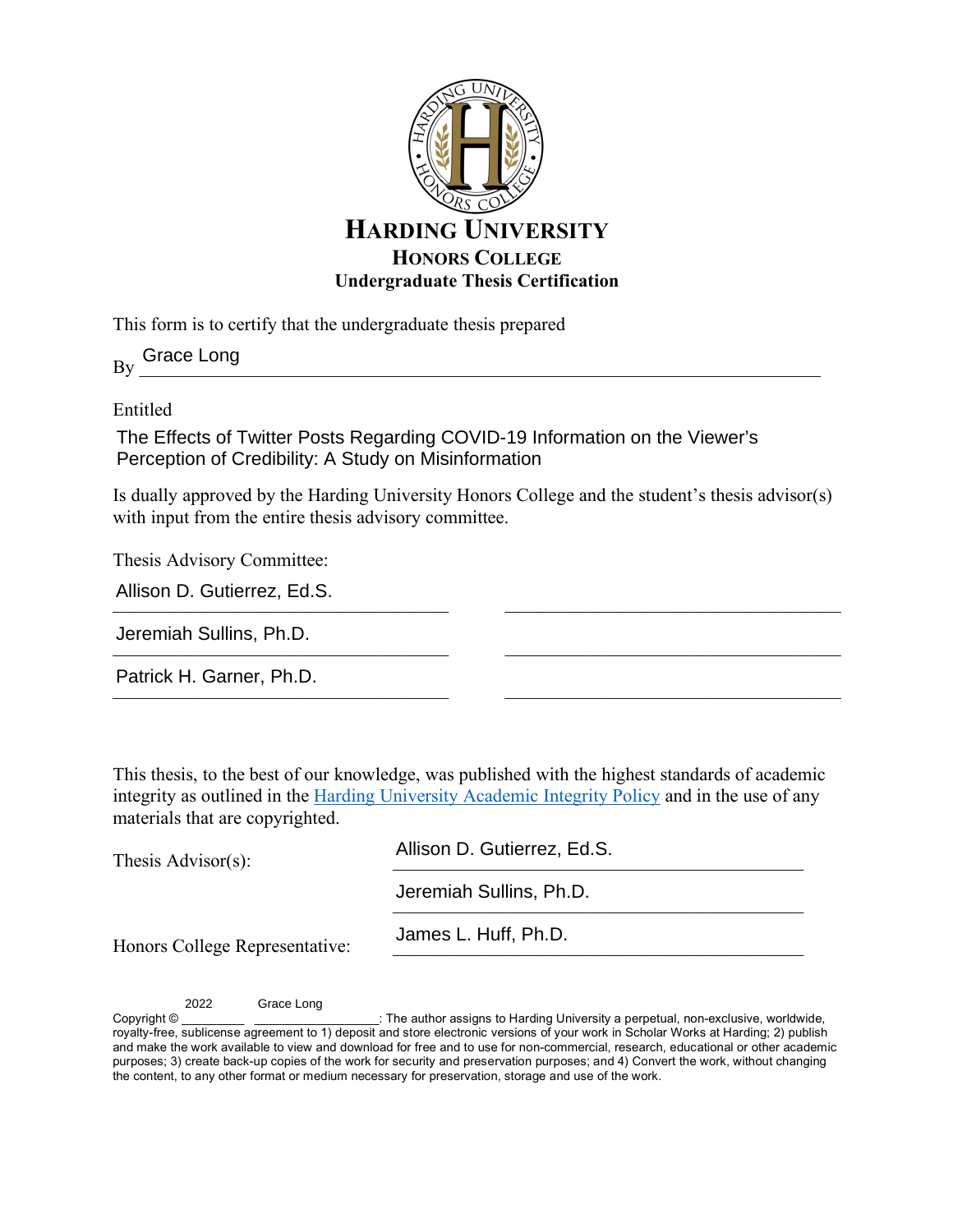# **The Effects of Twitter Posts Regarding COVID-19 Information on the Viewer's Perception of Credibility: A Study on Misinformation**

Grace T. Long

Department of Psychology, Harding University

#### **Author Note**

Grace Long, Department of Psychology, Harding University.

Correspondence regarding this article should be sent to Grace Long, Department of Psychology, Harding University, HU 12260, Searcy AR, 72149

Email: glong2@harding.edu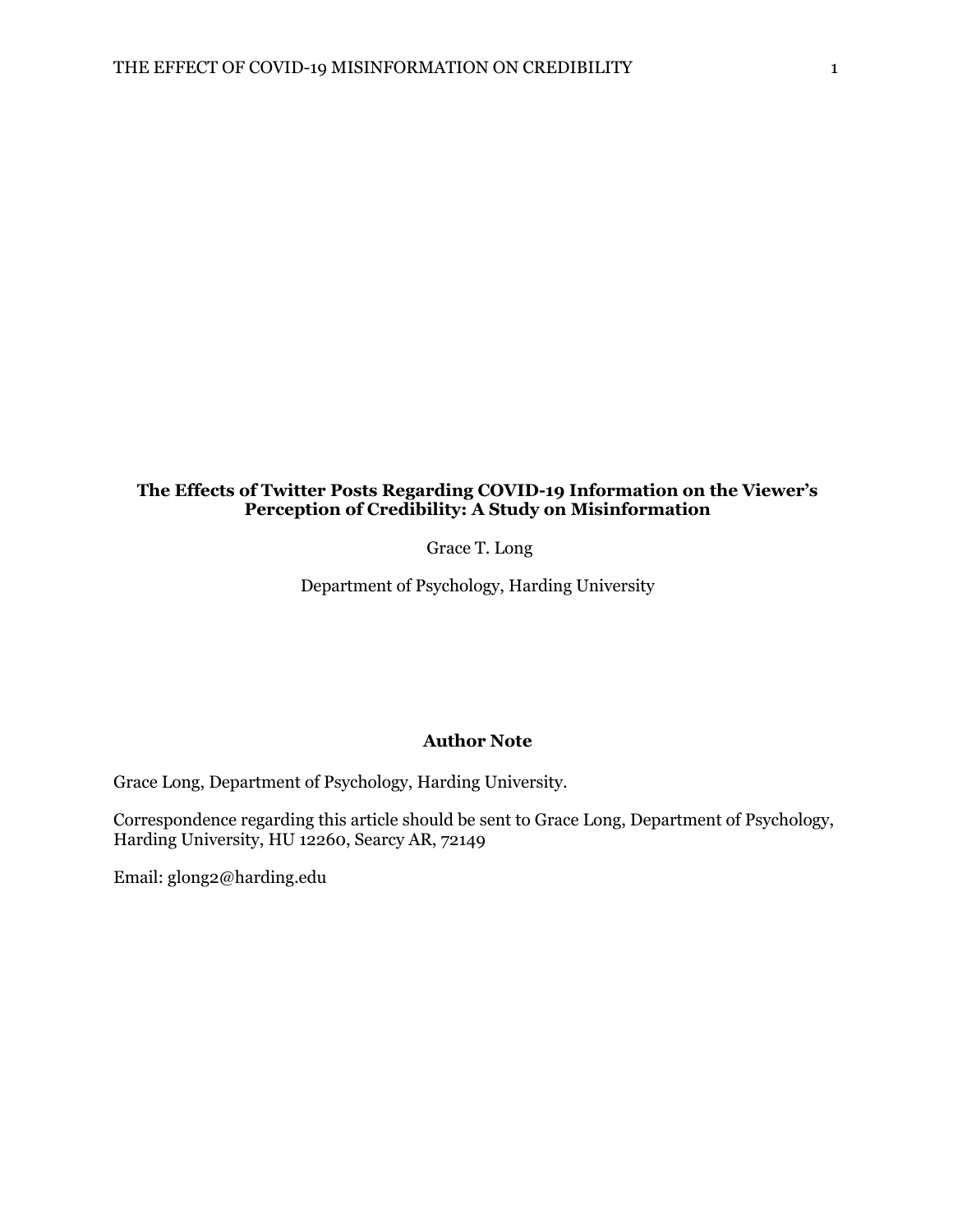#### **Abstract**

In the current age, social media plays a large role in daily life. Although there have been massive advancements through social media, there have also been disadvantages due to its prominence. One such disadvantage is the dissemination of misinformation through social media platforms, especially during the COVID-19 pandemic. There are many aspects affecting the social media posts we find credible. This study investigated the different evaluations of COVID-19 credibility ratings in groups with varying political affiliations (conservative and liberal) and primary news sources (social media and newspaper). Misinformative posts along with true posts were used to garner credibility ratings and COVID literacy scores were gathered based on the KAP (knowledge, attitudes, and practices) towards COVID scale. The study had two major hypotheses: 1) There will be a difference between groups of those who classify themselves as politically liberal and those who classify themselves as politically conservative. 2) Those who use social media as their main source of news will rank the misinformative posts with higher credibility than those who use the newspaper as their main source of news. The results indicated no difference between groups with differing news sources. However, there was a difference between groups based on their political affiliations (p=<.001). The results indicated continuity with other current research regarding the impact of social media misinformation.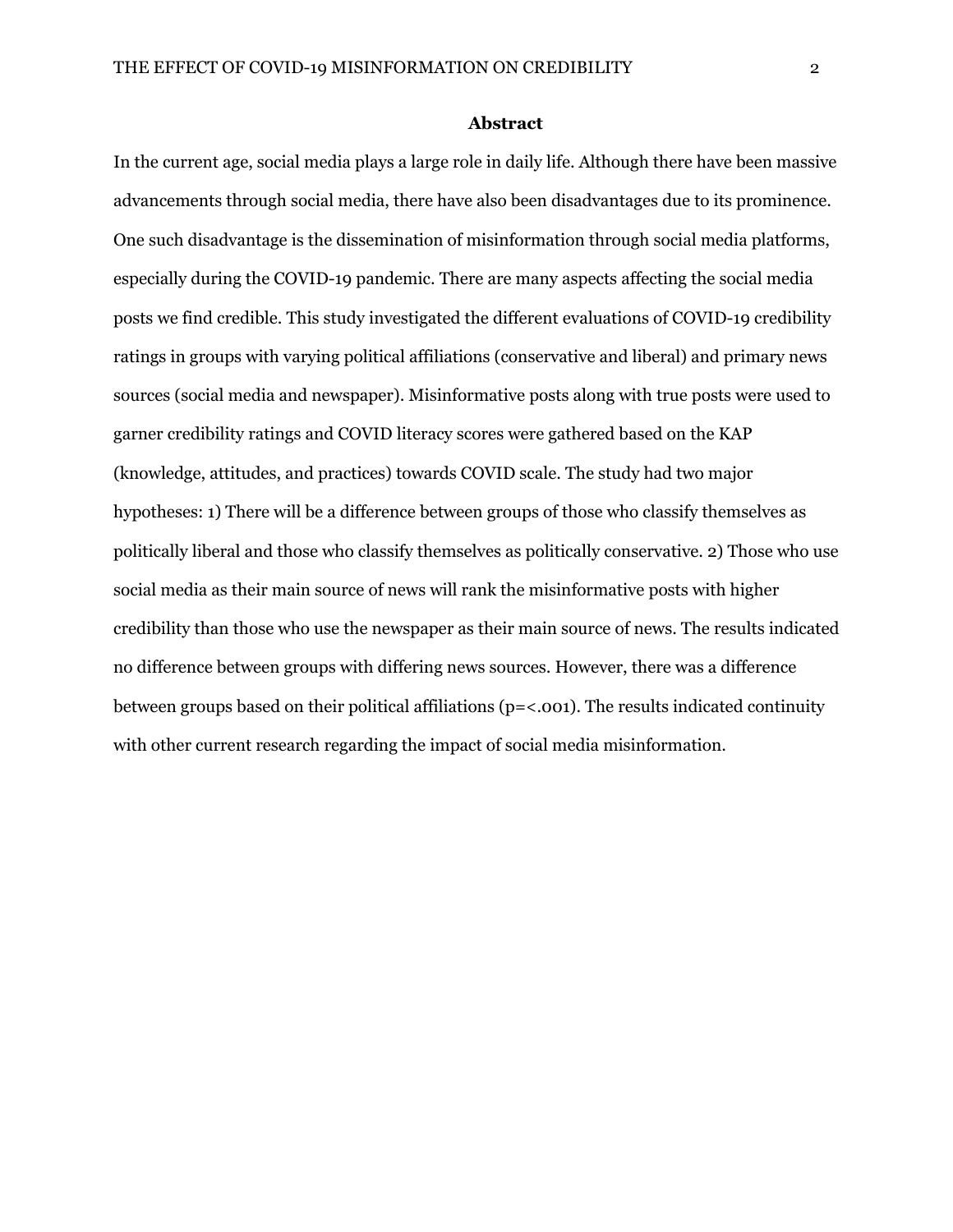### **Acknowledgements**

I would like to express my gratitude to my primary advisors and co-authors, Professor Gutierrez and Dr. Sullins, who guided me throughout this project. I would also like to thank my friends and family who supported me and offered deep insight into the study. Finally, I would like to acknowledge a special thanks to the Harding Honors College not only for their support and encouragement, specifically from Dr. Huff and Dr. Miller, but also through the monetary support I was able to receive through the Honors College grant. There have been many people who contributed to this project in some way and I am extremely appreciative to all of them.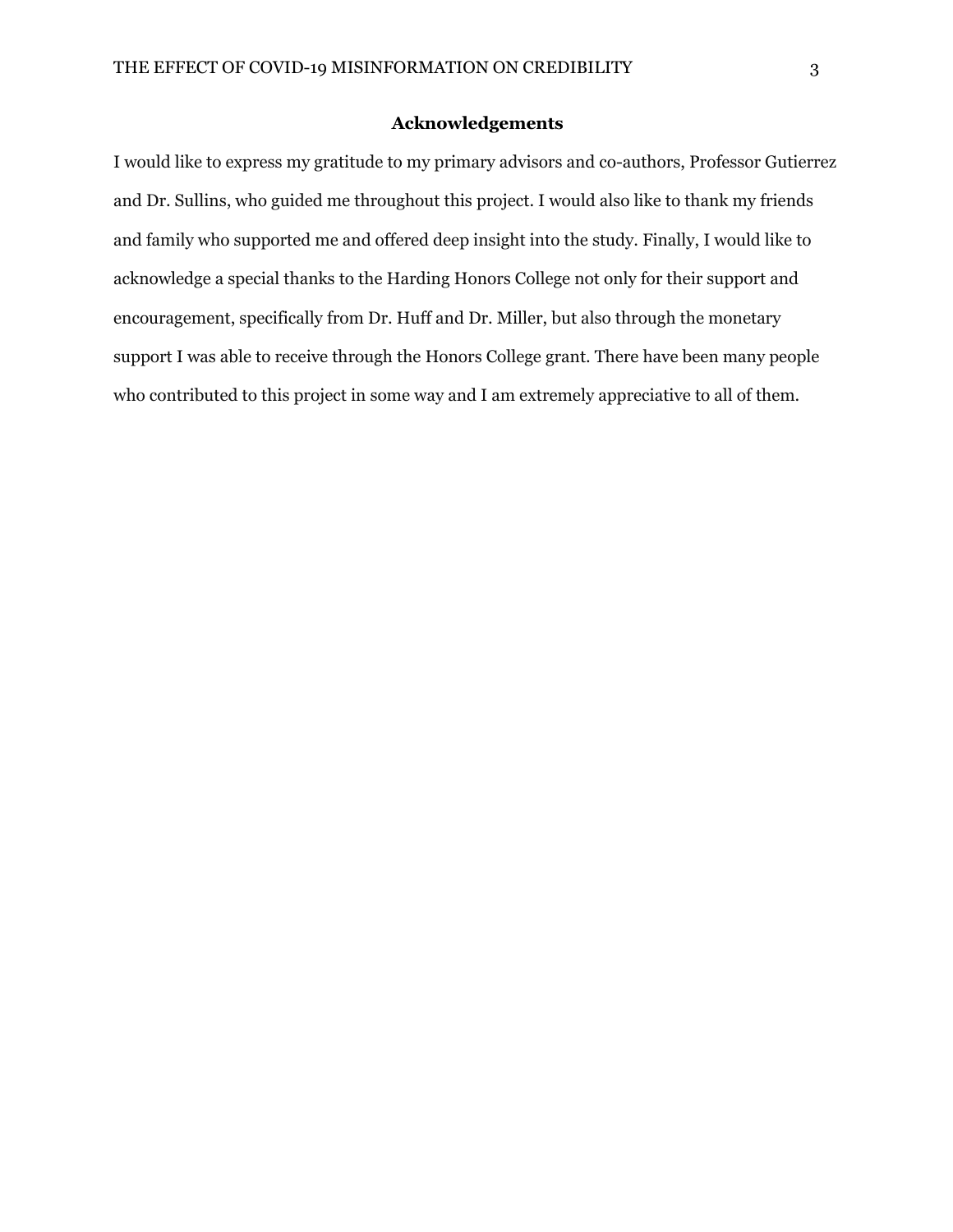#### **Introduction**

On January 9th of 2020, the world began seeing changes unlike any before with the onset of COVID-19. By the time February ninth had arrived, the United States had declared a state of public health emergency in response to the pandemic. On March thirteenth, stay-athome orders began being issued. Throughout the rest of 2020, a plethora of changes to daily life continued to unfold, and by the end of 2020, cases in the United States had surpassed 20 million with more than 346,000 deaths. On a global scale, cases had risen to 83,832,334 with 1,824,590 deaths (AJMC) with numbers changing daily. Amidst the chaos of the COVID-19 pandemic, there was another pandemic happening under the surface: the pandemic of social media misinformation (Ball & Maxmen, 2020). In this research experiment, we analyzed the effect of misinformation on the viewer in regard to credibility. This study's goal was to ascertain if there is a connection between either news source or political affiliation on one's susceptibility to believe posts containing misinformation. This study was looking at four different groups separated by their political affiliation and source of news. The four groups consisted of individuals who identify as politically conservative or liberal and use either social media or the newspaper as their main source of news. We used the social media platform Twitter as our medium to present both misinformation and true information related to COVID-19. This study aimed to determine if there were significant interactions between one's news source and political affiliation on the credibility ratings when presented with misinformation on a faux Twitter feed.

#### **Literature and Expectations**

### **What is Misinformation?**

Misinformation on social media is a problem that has been deluding its users presumably from its inception. Misinformation is being operationally defined in this study as, "cases in which people's beliefs about factual matters are not supported by clear evidence and expert opinion" (Nyhan & Reifler, 2010, p. 305). Research shows a positive correlation between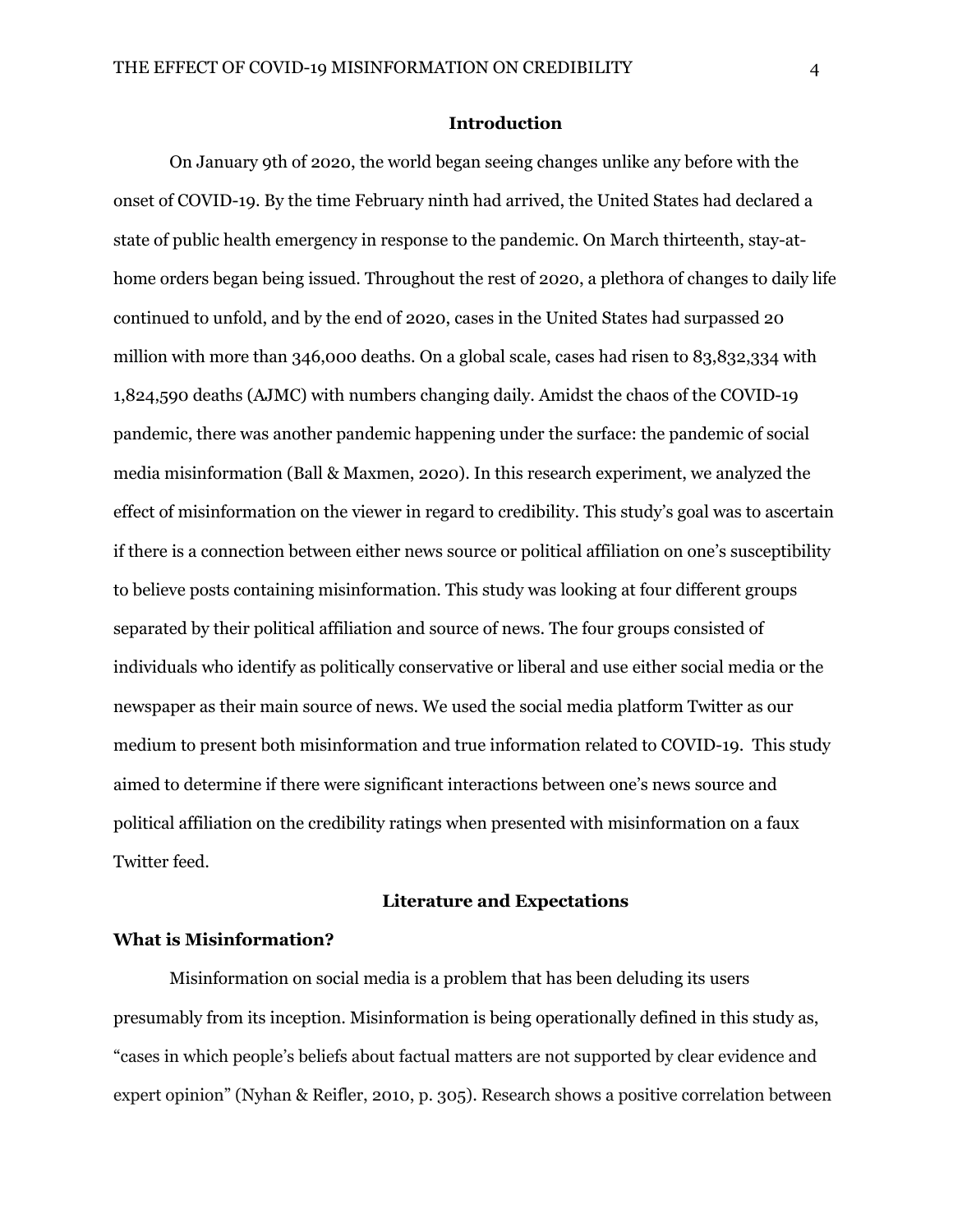social media usage and misinformation. Throughout time, social media usage numbers have continued to rise. In relation to this, a steady incline in misinformation data can be seen as well (Allcott et al., 2019). Since misinformation has filtered into social media, a variety of topics can now be influenced by it.

Scholars have noted that misinformation has played a role in recent historical events such as the 2016 Presidential election (Gunther et al., 2018). One such study inspired by the misinformation surrounding the presidential election examined the spread of true and false information online. The researchers found that "falsehood diffused significantly farther, faster, deeper, and more broadly than the truth in all categories of information" (Vosoughi et al., 2018, p. 359). The COVID-19 pandemic is another example of widespread social media misinformation (Allington et al., 2020). As Bond (2020) writes, Twitter and Facebook have both acknowledged that they have had an uphill battle with misinformation. Both forums have been striving to take steps to curb this issue. Twitter, as well as other social media platforms, like Facebook, have tried adjusting their algorithms to prevent the diffusion of false information. Twitter has continued to expand its use of warning labels as well as add the choice to remove particularly harmful posts. It now utilizes its fact-checking method to flag and remove posts. They have also encouraged users to think before posting.

However, many have noted that these increased measures do not seem to be making a difference in stopping social media misinformation. They argue that Twitter's efforts to deter the spread of misinformation are failing (Levin, 2017). Levin (2017) has written that the factchecking and public flagging of posts are "regularly ineffective, and in some cases appear to be having a minimal impact" (para. 3). Since this study is looking directly at the spread of misinformation through social media, specifically through the platform Twitter, it is important to understand the data regarding misinformation diffusion through social media.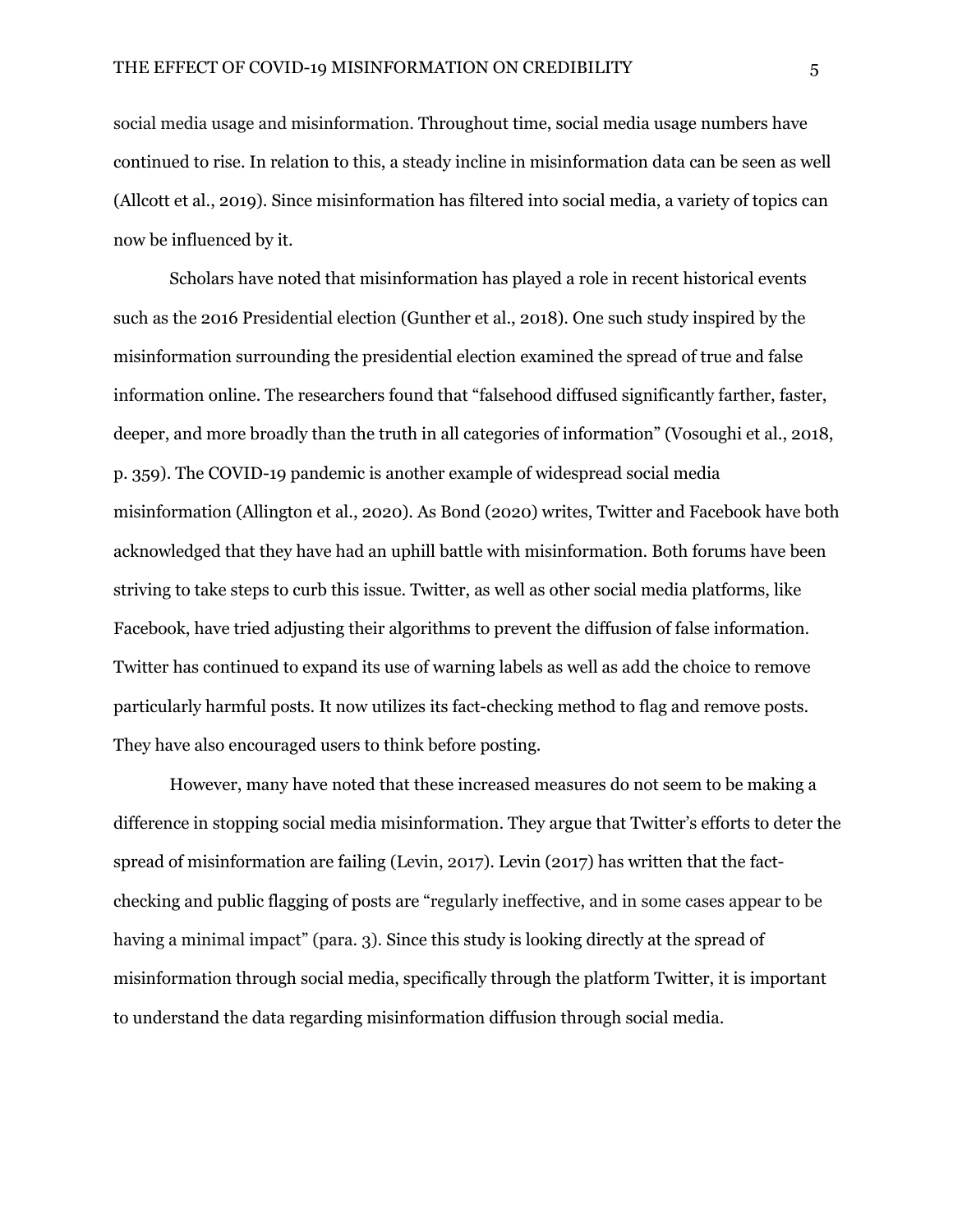# **Misinformation Diffusion**

Scholars have noted that misinformation diffusion through social media is "a potential threat to democracy and broader society" (Allcott et al., 2019, p. 6). In their study on the trends of misinformation diffusion during the 2016 presidential election period, Allcott et al. (2019) found that user interactions with misinformation continually increased on Facebook and Twitter until the end of 2016. Their study was seeking to provide evidence on the magnitude of misinformation that was being circulated during this time. Until the end of their data collection in 2018, the researchers found that interactions on Facebook dropped significantly, while interactions on Twitter continued to increase. The authors were unable to determine whether this drop in Facebook interactions was due to the algorithmic changes Facebook installed since that time. Regardless, the data solidifies Twitter as the best mode of misinformation dissemination for this study as it is still a highly effective misinformation medium.

A recent study regarding the spread of misinformation following multiple series of rumor cascades on Twitter found showed that misinformation is 70 percent more likely to be retweeted on Twitter than the truth and reached 1,500 people about six times faster than true information (Vosoughi et al., 2018). Overall, Twitter is a platform that is allowing misinformation to foster easily and quickly. There are multiple types of misinformation that can be found on Twitter. Health-related misinformation is one potential genre.

#### **Diffusion of Health-Related Misinformation**

As social media has continued growing in popularity and user numbers, the genres of information available on the platforms have grown as well. As written by Allington et al. (2020) health-related information has become commonplace on social media. Doctors, nurses, medical professionals, and - more problematically - unqualified individuals, have begun uploading health-related information. YouTube, Facebook, and Twitter have been tagged as sites leading to the "dissemination of conspiracy beliefs and misinformation on medical and other topics" (p. 1). Furthermore, consumers continue to turn towards social media for health-specific information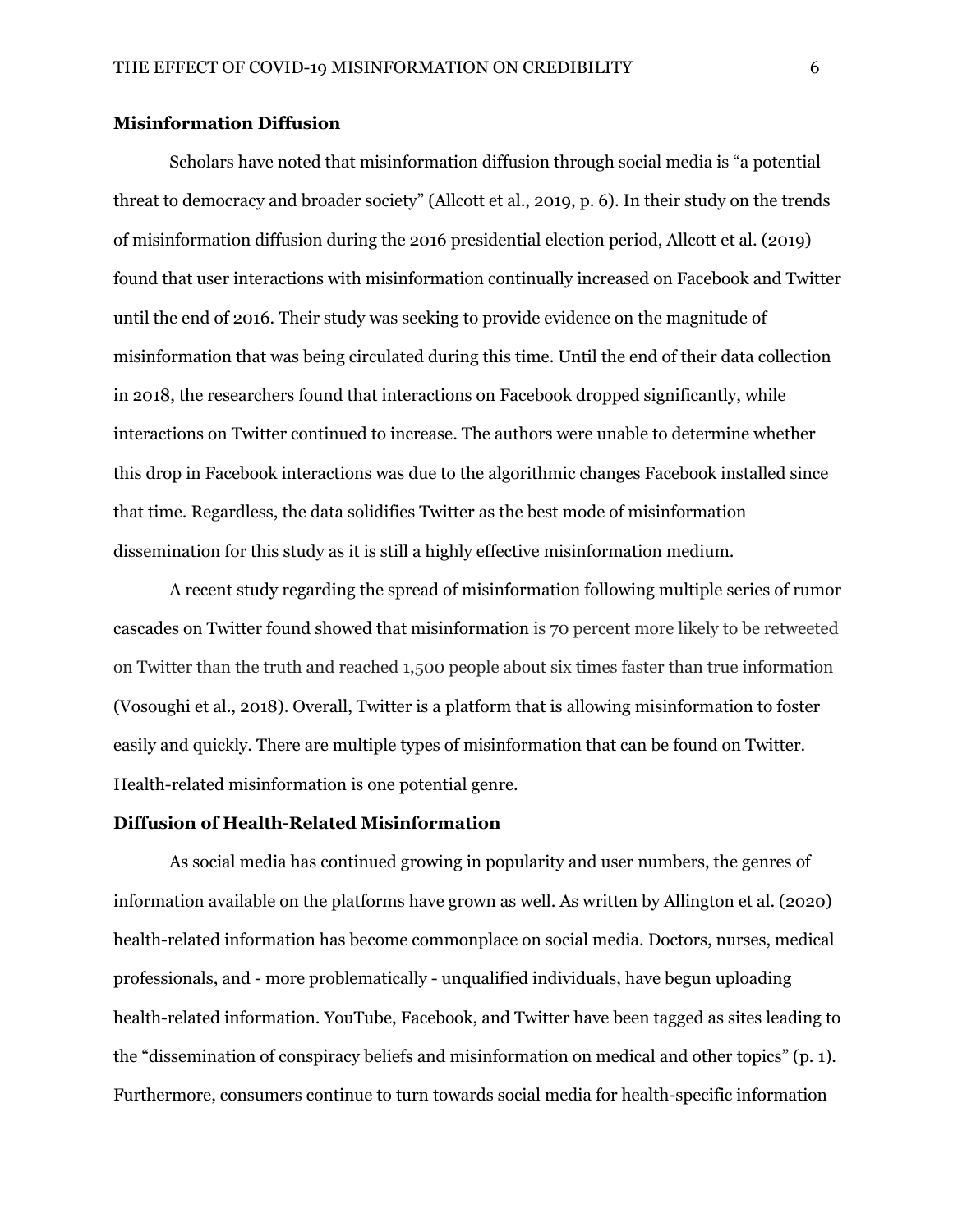(Terrasse et al., 2019) A study analyzing social media, E-health, and Medical Ethics noted that even public health researchers acquire data from platforms like Google, Twitter, and Facebook in regard to this topic. They use this information to expand their knowledge in "health trends, diagnose illnesses, and even predict behavior such as depression and suicide" (Terrasse et al., 2019, p. 24). The usage of social media in this manner has become so commonplace that Terrasse and his fellow authors discuss the ethical implications this will have for the medical community. In regard to E-health and fake news, encouraging an increase in health literacy has the potential to improve an individual's personal evaluations of health information they encounter online (Terrasse et al., 2019). This concept of health literacy was utilized in this study through the COVID-19 questionnaire distributed to the participants. This questionnaire was used as data representing the participants COVID-19 health literacy score. This study used the CDC's definition of personal health literacy, "Personal health literacy is the degree to which individuals have the ability to find, understand, and use information and services to inform health-related decisions and actions for themselves and others" (Centers for Disease Control and Prevention [CDC], 2020).

Beyond strictly educating users outside of their time spent on social media, some have wondered if social media can be used as a corrective mechanism to reverse beliefs specific to health misinformation. Bode and Vraga were interested in the potential of correcting social media misinformation and were specifically analyzing global health-related misinformation. The global outbreak of the Zika virus in 2015 prompted their interest in this issue due to health misinformation spreading rampantly through social media during that time, with many people becoming reliant on social media as their main mode of news. This incurred the propagation of misinformation on social media (Bode & Vraga, 2017). Bode and Vraga created a false Facebook feed that contained posts relating to the Zika virus. This study is highly applicable to this research as it is conducting a study specifically about health misinformation during a pandemic. Furthermore, it is generating a false Facebook feed as their medium for transmitting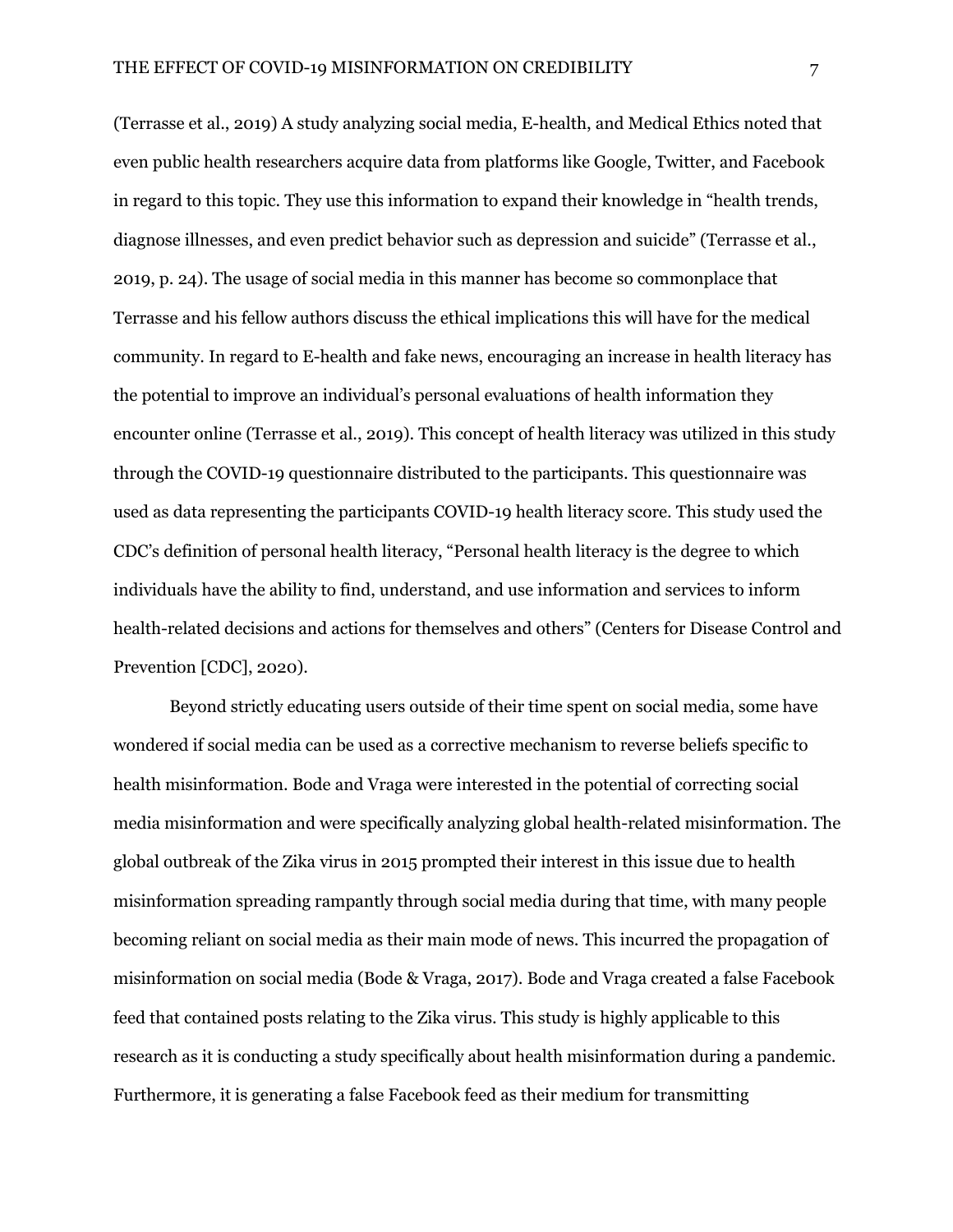misinformation, which is similar to the method of this study as well. Although this study is helpful in understanding the issue of health misinformation during a pandemic, it is still specific to misinformation regarding Zika Virus, not COVID-19. The current study is seeking to fill a gap in the literature by looking specifically at COVID-19 misinformation and the interaction between one's news source and one's political affiliation on this topic. Furthermore, we are incorporating the element of a COVID literacy score to notice any interactions between the participants score and their credibility ratings.

**RQ1**: Will one's news source or political affiliation impact the participant's

credibility ratings such that there will be significant differences between groups?

#### **COVID-19 Misinformation**

Social media has remained consistent in its spreading of misinformation during the COVID-19 pandemic. False reports, statistics, and information regarding all facets of COVID can be pinpointed on platforms such as Facebook and Twitter (Shahi et al., 2021). The rate at which misinformation has spread regarding COVID has alarmed many individuals, with the Director-General of the WHO (World Health Organization) stating, "We're not just fighting an epidemic; we're fighting an infodemic" (WHO, 2020). Shahi et al. conducted an exploratory study examining the diffusion of COVID-19 misinformation on the social media forum Twitter. By analyzing an extensive number of fact-checked tweets relating to COVID-19 and tracking their activity on the platform, their study was consistent with others cited earlier (Allcott et al., 2019; Vosoughi et al., 2018) that misinformation "propagates faster than partially false claims" (Shahi et al., 2020, p. 1).

COVID-19 conspiracy theories are one distinct strain of misinformation that can be found on social media. Allington et al. (2020) specifically examined the connection between COVID-19 health protective behaviors and conspiracy theories. Ultimately, those who are considered to believe COVID conspiracies are less likely to follow behaviors such as wearing a mask, washing their hands, etc. Social media's ability to foster such beliefs is troublesome and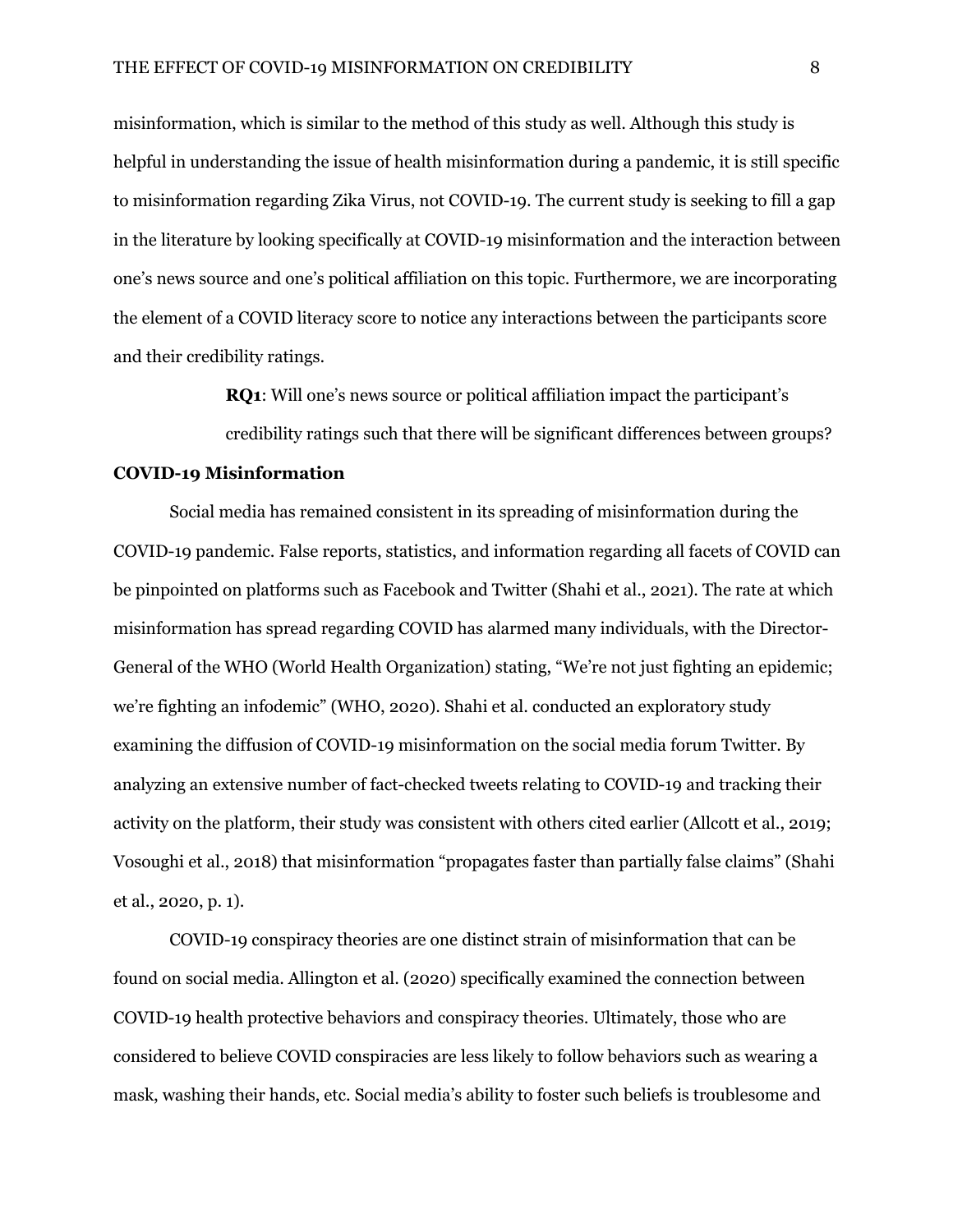"is associated with significant negative effects" relating to the dissemination of COVID-19 misinformation (p. 6). Why is social media an effective avenue for spreading false information? Authors have noted this is due to the high levels of credibility that social media posts can elicit (Alrubian et al., 2019).

# **The Influence of Credibility**

Credibility can be defined as "the concept of eliciting confidence" or "inherent persuasiveness and truthfulness" (Agrichtein et al., 2008, p. 1). The crux of this study is built upon the perceived credibility of the Twitter posts as rated by the participants. Due to credibility's connectedness with belief formation (Alrubaian et al., 2018), one aim of this study was to look at the connection between the credibility of the Twitter post and the COVID literacy scores, which serve as an indicator of the participants COVID beliefs and knowledge. Furthermore, we also examined the interactions between one's source of news and political affiliation. Political affiliation adds another component to the overall framework of their personal beliefs.

Credibility is the groundwork of human decision making (Alrubaian et al., 2018), causing the level of credibility elicited by each Twitter post to be an important factor in determining what COVID beliefs people foster. Alrubian et al. (2018) wrote, "Credibility beliefs stem from evaluating the attributes of an attitude object, resulting in perceptive knowledge that guides feeling and actions" (p. 2831). Furthermore, in regard to credibility, research has shown that misinformative posts are more concerned with negating other information found on social media rather than purely to spread false information (Shahi et al., 2020). There is a constant stream of information invading the viewers feed that is giving completely contradictory information. Depending on one's beliefs and the level of credibility they attribute to that post, there will be feelings and actions guided from that (Alrubian et al., 2018). This has major implications regarding the problem of misinformation. The more credible someone perceives a statement to be, the more likely they are to believe it, and then make decisions based on those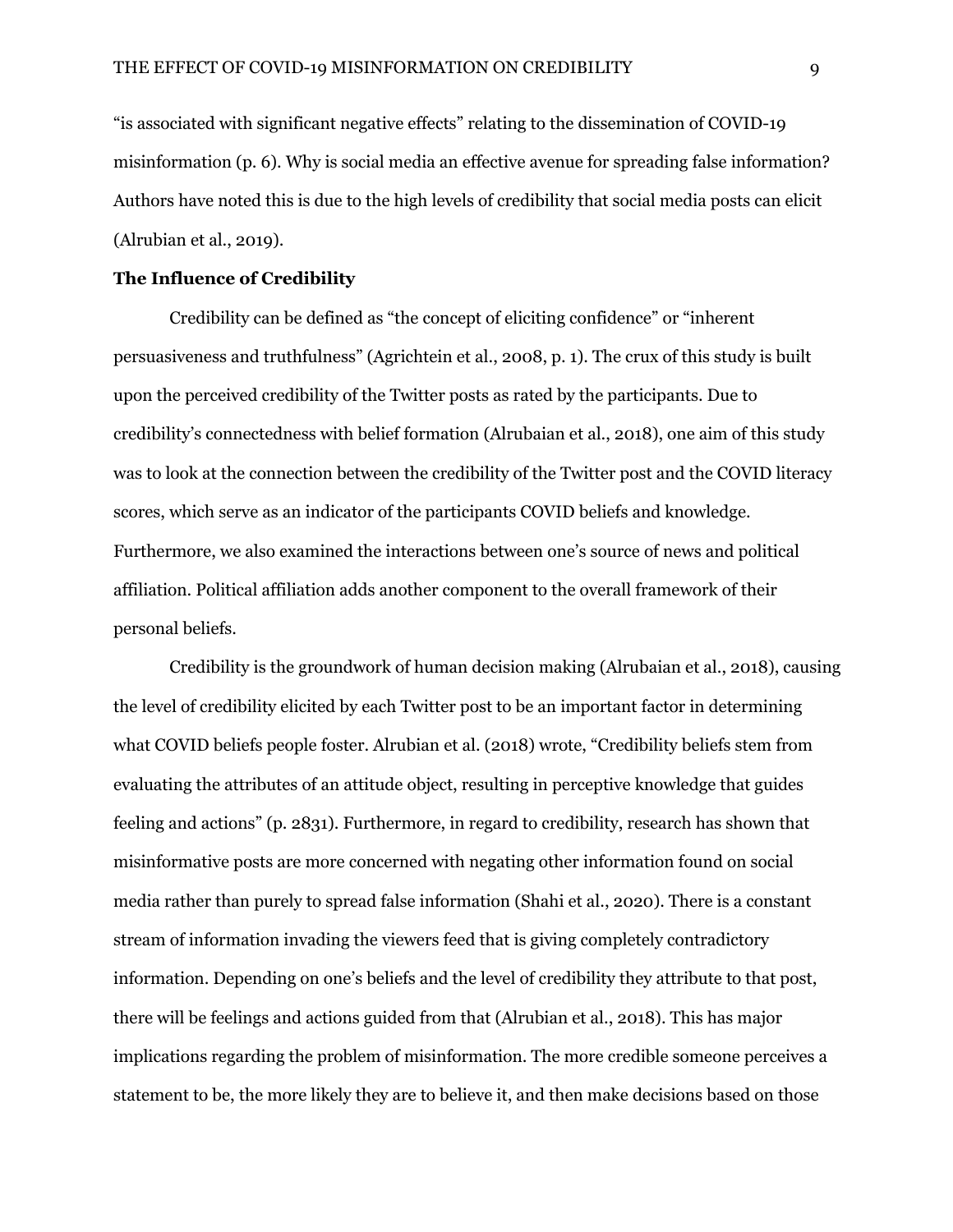beliefs. There are so many different variables contributing to one's personal beliefs and our aim was to examine the interplay between just a few of them. One important aspect is an individual's political affiliation.

#### **Political Affiliation's Impact on Misinformation**

There has been extensive research conducted on the connection between one's political beliefs and misinformation (Michael & Breaux, 2021; Ball & Maxmen, 2020). Specifically, there seems to be a connection between news sources and political affiliation. A news source in this instance referring to different news stations like Fox News, CNN, etc. Viewers' perceptions of how real or fake particular sources of news are seemed to differ based on their specific affiliation. Conservatives and liberals have vastly different levels of skepticism for specific sources as found in recent research (Michael & Breaux, 2021). Authors Michael and Breaux (2021) note fake or misinformative news could be another name for something that is "politically and psychologically intriguing" (p. 2). Therefore, depending on your political beliefs, you will find some news sources to be more reliable than others. There was also a marked increase of information spreading once COVID reached the United States. Scholars have gone so far as to assert that most of the problem comes down to politics (Ball & Maxmen, 2020). Overall, political affiliation seems a viable angle to consider when looking at one's susceptibility to believe misinformation, especially misinformation surrounding the Coronavirus.

**H1**: There will be a difference between groups of those who classify themselves as

politically liberal and those who classify themselves as politically conservative.

# **News Source: Newspaper vs Social Media**

Although political affiliation might seem an intuitive aspect of the COVID misinformation problem, there is another aspect worth considering - an individual's news source. A study conducted by Wu et al. (2019) on defining, manipulating, and detecting social media misinformation reported that over two-thirds of U.S. adults read news from social media. Furthermore, more than 20% of those adults reported doing so frequently. In the current age,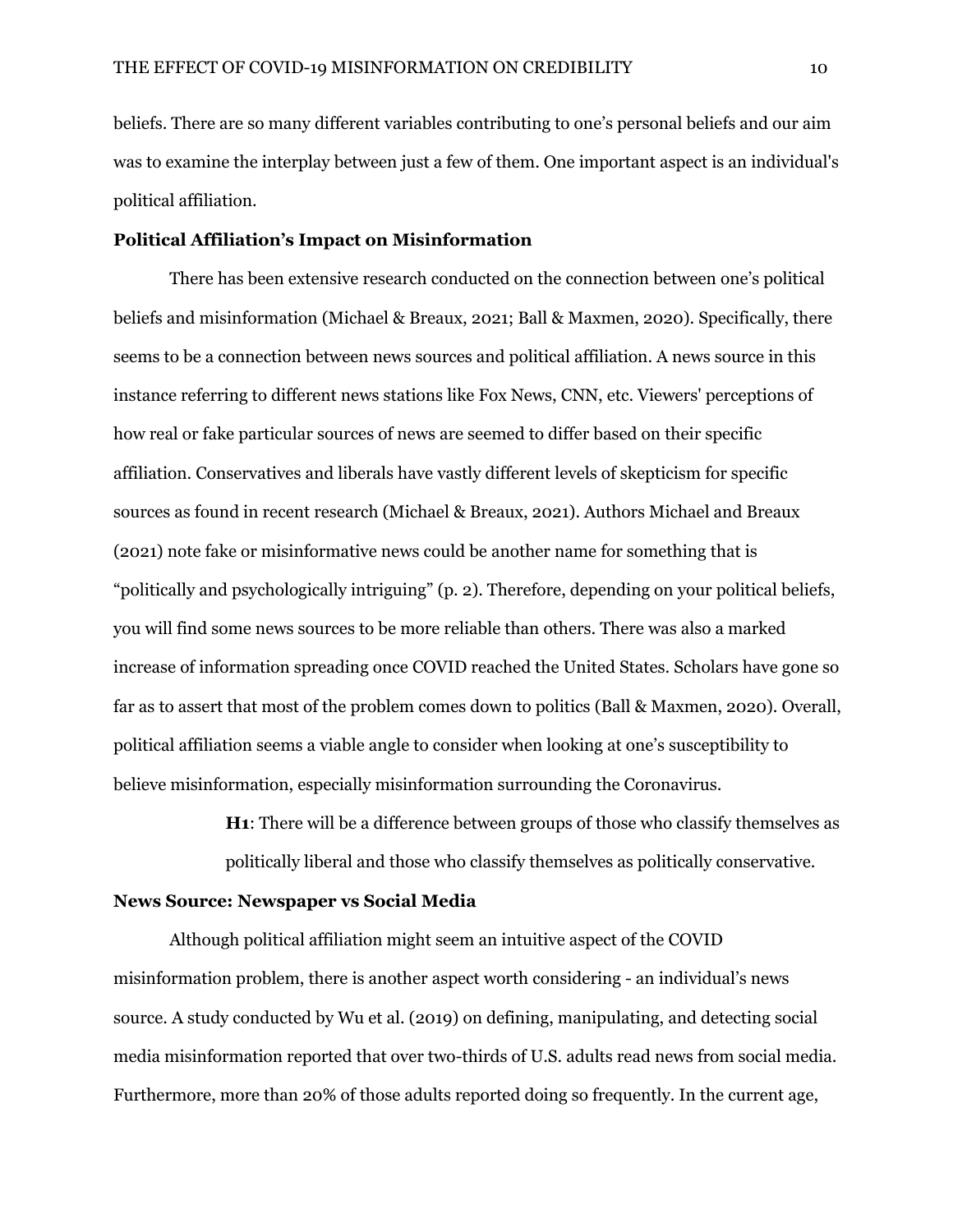social media has become a quick and accessible way to learn about current events. Moon and Hadley (2014) explain the social media platform Twitter has a unique ability for utilization as a news-broadcasting platform. With features such as "retweet" and "hashtag", Twitter allows different topics to spread expeditiously on the platform. Even news organizations employ these capabilities of Twitter due to the ease at which it can spread information.

However, a practice that might seem mildly outdated is that of reading the newspaper. Data from 2018 shows that social media has outperformed the newspaper with about 20% of Americans reporting often utilizing social media for news and 18% reporting often utilizing the newspaper (Shearer, 2018). Although there seems to be a steady decline in newspaper usage, there are a significant portion of Americans who prefer the newspaper over social media. As this study has noted, social media seems to propagate the spread of misinformation (Bode & Vraga, 2018). However, the same cannot necessarily be said of the newspaper. Historically, there is a trail of misinformation that can be found in previous journalism. However, the speed with which misinformation diffuses through social media is a phenomenon that really started growing in 2016 (Heekeren, 2020). The newspaper stood no chance when it came to the power of social media (Heekeren, 2020). The question remains of whether differences can be noted between users of these different platforms. Misinformation and the newspaper are an area of current literature that have previously been neglected due to the large focus on social media specifically. This study is aiming to illuminate the potential difference in susceptibility to misinformation between those who use the newspaper and those who use social media as their main source of news.

> **H2:** Those who use social media as their main source of news will rank the misinformative posts with higher credibility than those who use the newspaper as their main source of news.

> > **Methods**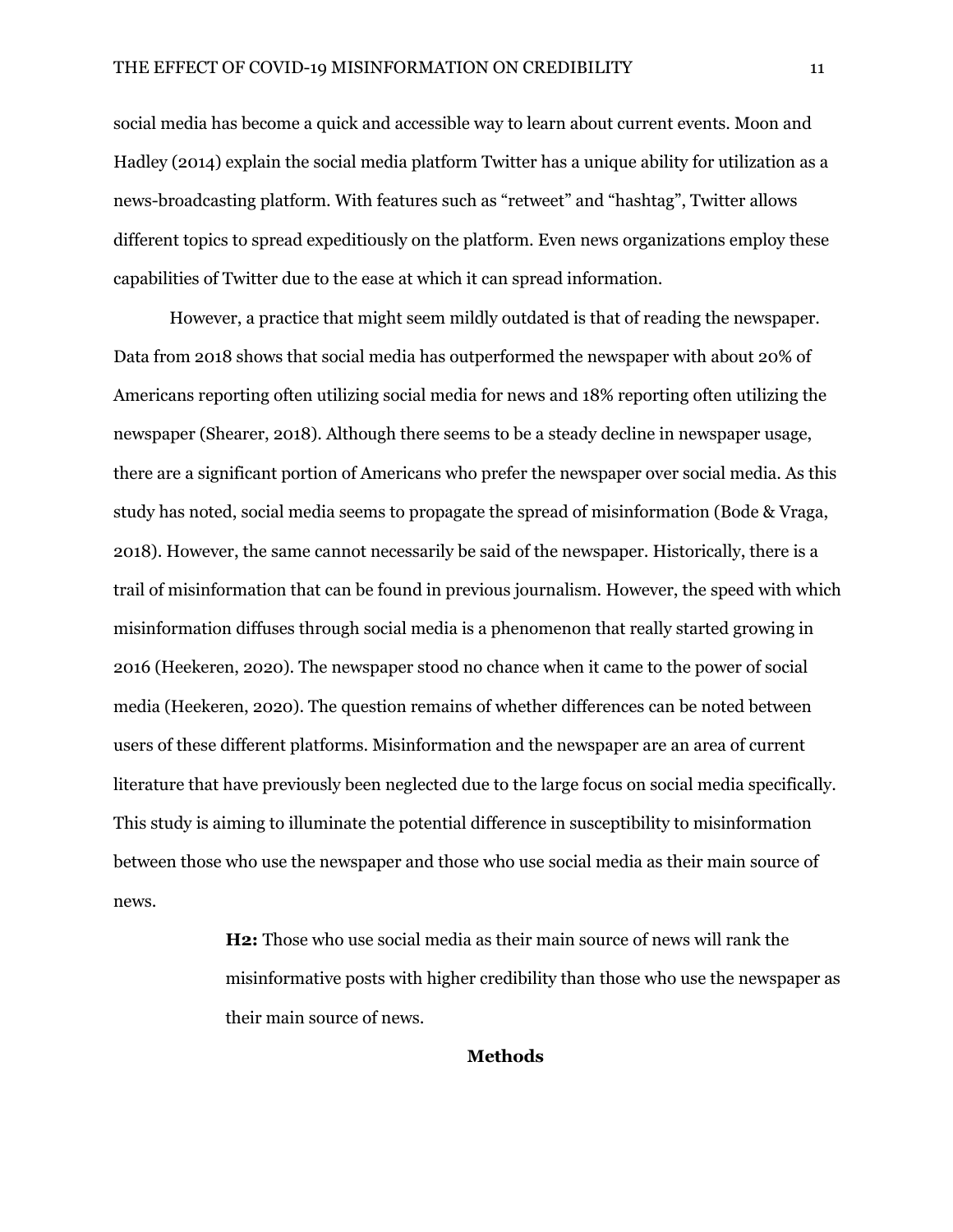# **Participants**

To test these hypotheses and research questions, a between-subjects study was conducted through an online survey in the Fall of 2021 and in the Spring of 2022. This survey was then distributed through Amazon Mechanical Turk (MTurk) to gather participants. All participants remained anonymous via MTurk. The total sample included 85 participants. The participants analyzed were largely male (67.9%) and from a wide range of ages (18-61 years old) and educational backgrounds. The educational backgrounds ranged from high school graduates (6.3%) to master's program graduates (15.6%). However, the majority of the participants held a bachelor's degree (65.6%) with some holding an associate's degree (6.3%), and others describing themselves with the category of some college (6.3%). Of these participants, the majority indicated they use Twitter as an outlet for news (86.4%). Participants also had varying ethnicity with the majority being Caucasian (77.8%), followed by Hispanic/Latino (7.4%), Asian/Pacific Islander (6.2%) and Black/African American (6.2%). Amazon Mechanical Turk is a "virtual task" database that allows business and individual access to a diverse network of individuals. Those who answer the array of questionnaires are termed "workers" and are paid a certain fee based on the depth and length of the assignment (MTurk.com). Each of the participants in this study were paid \$1.50 based on the questionnaire taking approximately 20 minutes to answer. MTurk allows for a new pool of individuals that many do not have access to otherwise. For the purposes of this study, a specific demographic of people was required (one that we did not have access to with convenience sampling). Therefore, MTurk served as a useful tool for this endeavor. Each of the participants was selected based on the categories of liberal and conservative as well as their main news source of either social media or the newspaper. The four groups were as follows: Group 1 received their news from social media and considering themselves politically conservative (N=27), group 2 received their news from social media and considering themselves politically liberal  $(N=34)$ , group three received their news from the newspaper and considering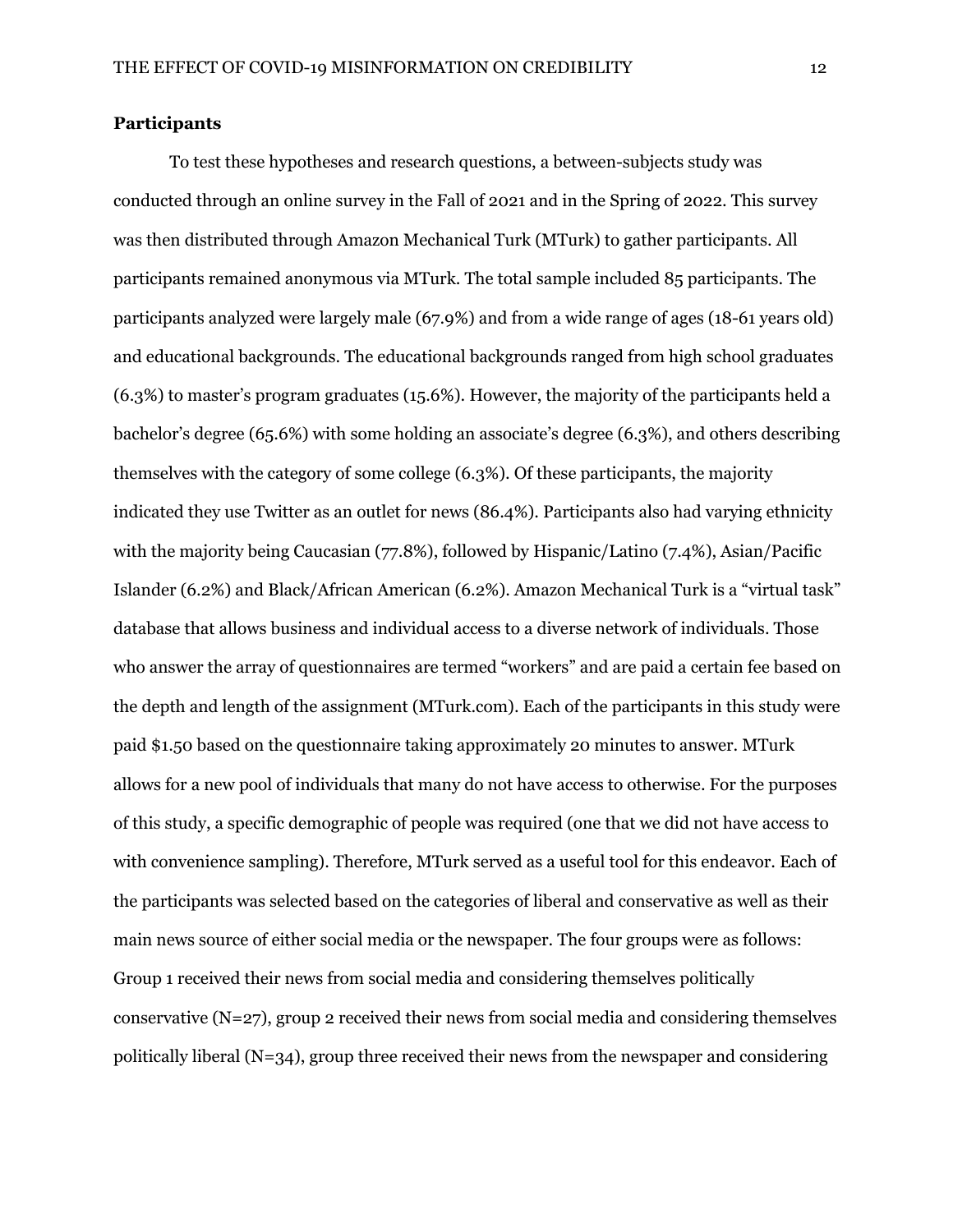themselves politically conservative  $(N=5)$ , and group four received their news from the newspaper and considering themselves politically liberal (N=15).

# **Procedure**

First, we obtained IRB approval for the following experimental procedure. The participants were presented with an explanation of the experiment and then prompted to consent or end their participation in the study. Each group first answered a demographics questionnaire. This questionnaire aimed to confirm the participants beliefs. It also included questions such as gender, race, and level of education. Next, the groups received a faux Twitter feed containing ten false tweets with five true tweets interspersed among the false tweets to maintain the integrity of seeing a true social media feed. Furthermore, the distribution of true and false tweets was utilized to deter participants from assuming all tweets were false and giving a credibility rating as such. The participant would scroll through the Google form and be presented with each tweet. Underneath each tweet was a likert scale (from 1-7) to denote the level of credibility they attributed to that specific tweet (the *measuring of message credibility scale*). They would go through all fifteen tweets giving a rating for each individual tweet. Twitter was the medium chosen due to its reputation for the "dissemination of conspiracy beliefs and misinformation on medical and other topics" (Allington et al., 2020, p. 1). The false tweets were garnered from the website Snopes.com, a fact-checking website, and the true tweets were gathered from the CDC Twitter account. All Tweets remained nameless in order to minimize bias specific to the source. Lastly, they were presented with the Knowledge, Attitudes, and Practices towards COVID scale, which served as their COVID literacy score.

Based on the current gap in the literature regarding message credibility, this study is interested in the credibility of the misinformation itself in the eyes of the viewer. Therefore, the posts remain nameless in order that the participants remain unbiased to the merit a particular author or source might add to that information.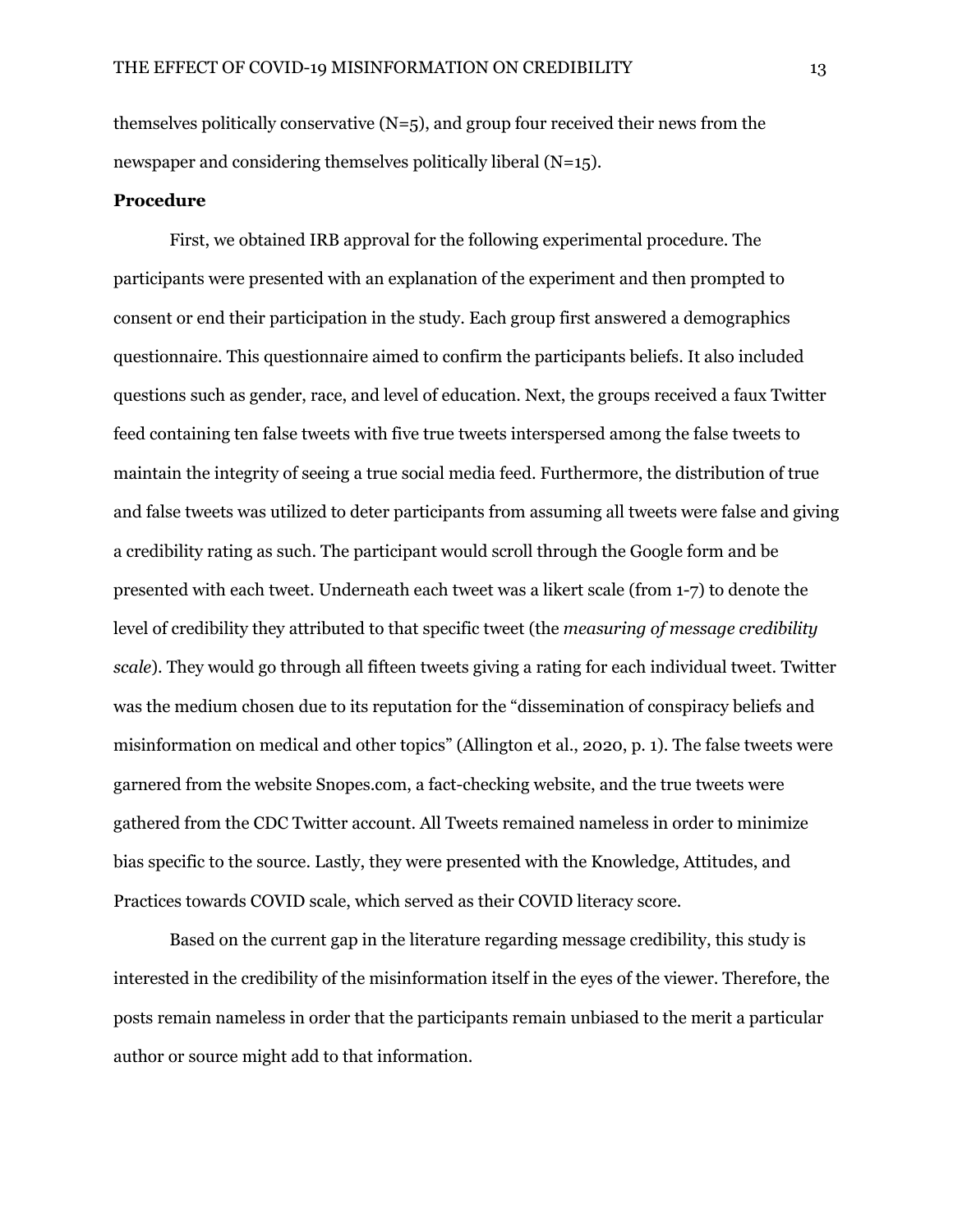#### **Measures**

### *Credibility Evaluations of Responses*

We used two dependent variables. Each tweet was followed by the Measuring of Message Credibility scale (Appleman & Sundar, 2015) on which participants denoted the level of message credibility they believe that tweet contains. This served as the first dependent variable. This is a 7-point Likert scale (*from 1 = describes very poorly to 7 = describes very well*) asking that each individual statement be rated based on the three adjectives: accurate, authentic, and believable. The scale has a Cohen's *d* of .619 and Cronbach's  $\alpha = .87$  indicating high validity and reliability. It also tested highly in content and construct validity (Appleman & Sundar, 2015). The ratings from each of the fifteen tweets were combined into an index (with the scores of the true tweets being reverse coded), with a higher score indicating higher credibility ratings given to the overall total of tweets. The highest credibility score possible was 105 and the lowest was 15.

# *Beliefs Regarding the COVID-19 Virus*

Each participant also answered a thirteen-item questionnaire adapted from the Knowledge, Attitudes, and Practices (KAP) towards COVID scale (Zhong et al., 2020). and serves as the second dependent variable in this study. This scale was developed recently to gauge the knowledge of a population's beliefs and attitudes towards different pieces of COVID information and see how that interacts with their personal practices regarding COVID protocols. The questionnaire has sufficient internal consistency (Cronbach's  $\alpha = .71$ ) and has been utilized in multiple other studies (Lee et al., 2021; Clements, 2020). The scores from this questionnaire served as the COVID literacy scores. These scores were coded such that a higher KAP score showed a higher COVID literacy within that participant. The 6 questions pertaining to knowledge (K) had a possible high score of 6 based on yes/no/don't know options. These questions dealt with topics on the characteristics of the virus, transmission of the virus, and prevention and control of the virus. The 4 questions pertaining to attitudes (A) had a high score of 10, with their format taking a 5-point Likert scale (*1 = very low, 3 = neither low nor high, and*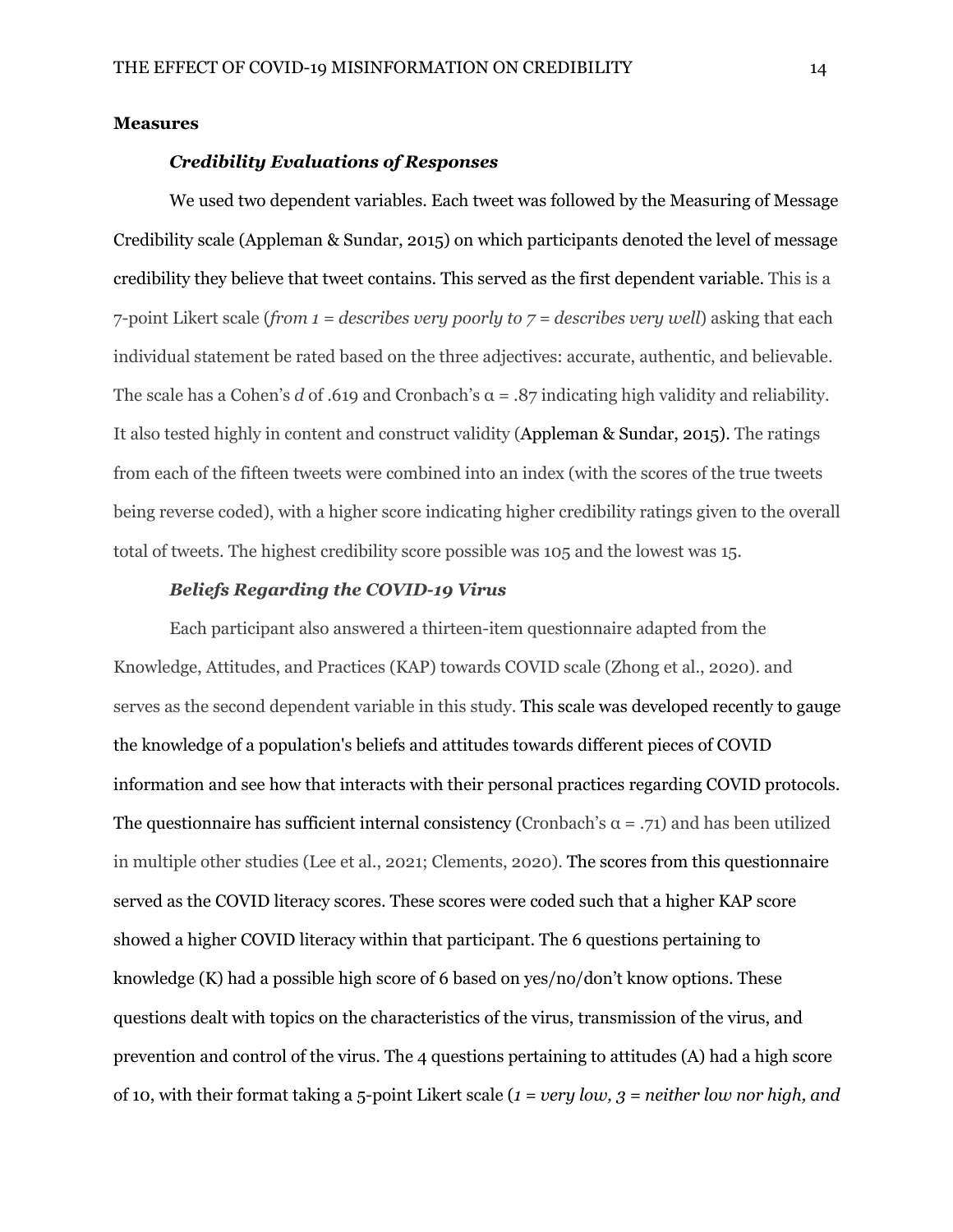*5 = very high*). A1 and A2 questions were specific to attitudes regarding personal susceptibility and potential severity if they were to develop COVID (A1 and A2 scores were not included in the total score and only used to gauge the participants' perceived risk towards COVID). A3 and A4 both questioned the participants' beliefs on the efficacy of COVID practices (personal hygiene and social distancing). The 3 questions pertaining to practices (P) had a high score of 12. These questions were formatted with a four-point Likert scale (*1 = not at all and 4 = extremely*). They served to gauge the participants COVID behaviors (wearing facial masks, washing hands, and avoiding crowded locations).

#### **Results**

#### **Main Effects**

To test our research questions and hypotheses, multiple analyses of variance (MANOVA) were run on the data. A MANOVA compares the differences in means between two different independent variables and their interactions with the chosen dependent variables (Laerd.com). The MANOVAs were used to test Hypothesis 1 and Hypothesis 2. H1 stating there would be a difference between groups of those who classify themselves as politically liberal and those who classify themselves as politically conservative. This hypothesis is based on our beliefs playing a role in what we determine as credible (Michael & Breaux, 2021). There was a statistically significant difference found between the credibility ratings (*Measuring of Message Credibility Scale*) of those who are politically liberal or politically conservative (p=<.001), which confirmed hypothesis 1. The difference in conservatives  $(N=32)$  credibility ratings  $(M=56.78)$  and liberals  $(N=49)$  credibility ratings  $(M=83.28)$  was found to be significant with liberals ranking the tweets with higher credibility than did their conservative counterparts. Furthermore, the difference in their COVID literacy scores showed a marginally significant difference when looking at the main effects ( $p = .053$ ). When looking at the main effect of political affiliation, there was a significant difference found between those who are liberal and those who are conservative when examining both dependent variables.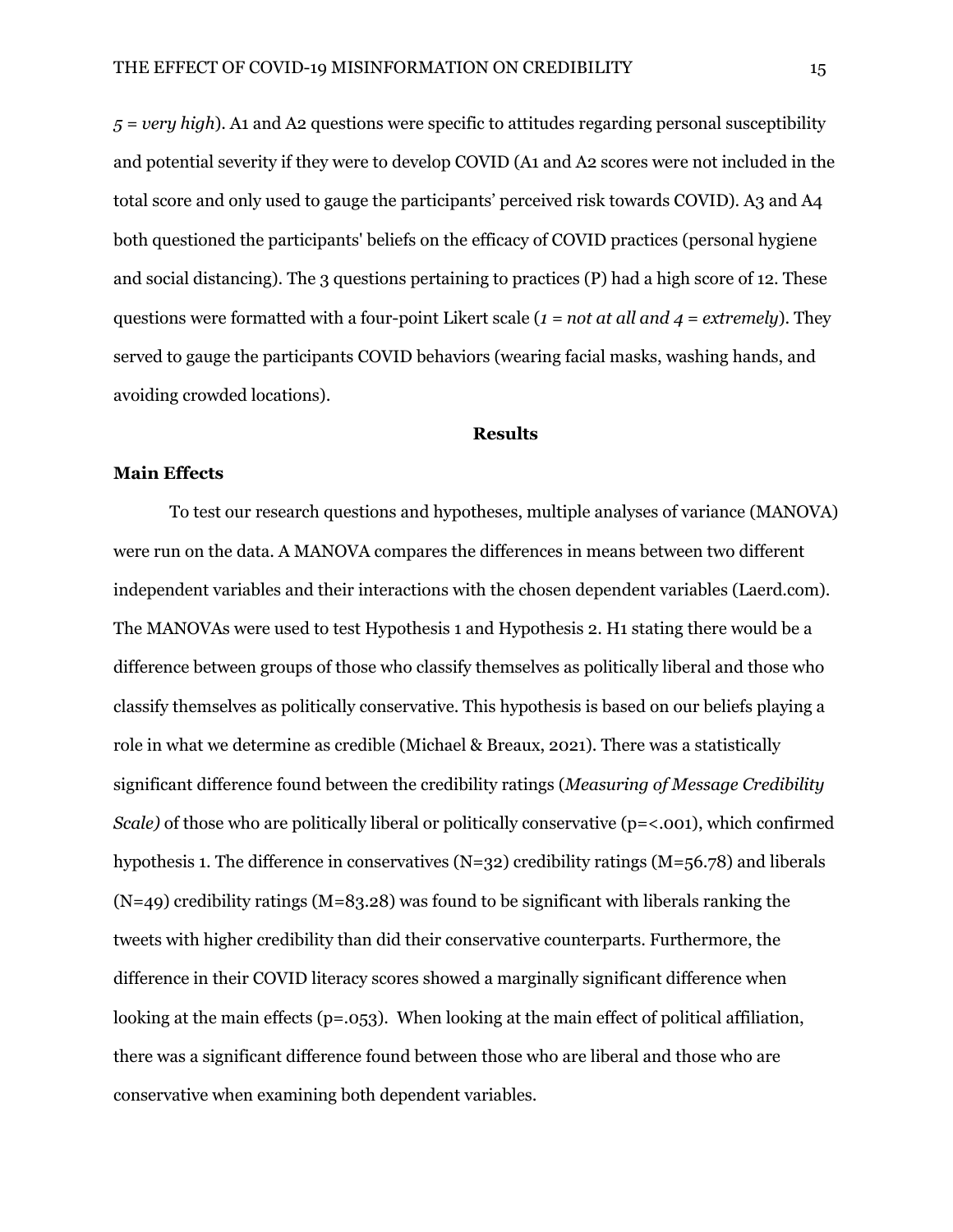Hypothesis 2 speculated that those who use social media as their main source of news would rank the misinformative posts with higher credibility than those who use the newspaper as their main source of news. This hypothesis proved to not carry statistical significance (ns). When examining the main effect of the news source, there was not a statistically significant difference in the participants' credibility scores (p=.619) or in their COVID literacy scores (p=.533). Those who used social media as their main source of news did not rank their tweets higher than those who use the newspaper as their main source of news. Social media (M=68.94) users ranked their tweets with an average that did not vary much from those who use the newspaper (M= 63.40). These numbers showed an insignificant difference when looking at the main effect pf news source.

When examining the independent variables (political affiliation and news source) interaction with credibility scores using pairwise comparisons, there was also significance found (p=<.001). Therefore, the news source did not have an effect its own, however, in conjunction with political affiliation there was a significant difference between the groups when looking at their COVID credibility scores (Figure 1). This data also addresses the primary hypotheses of the study (See Figure 1).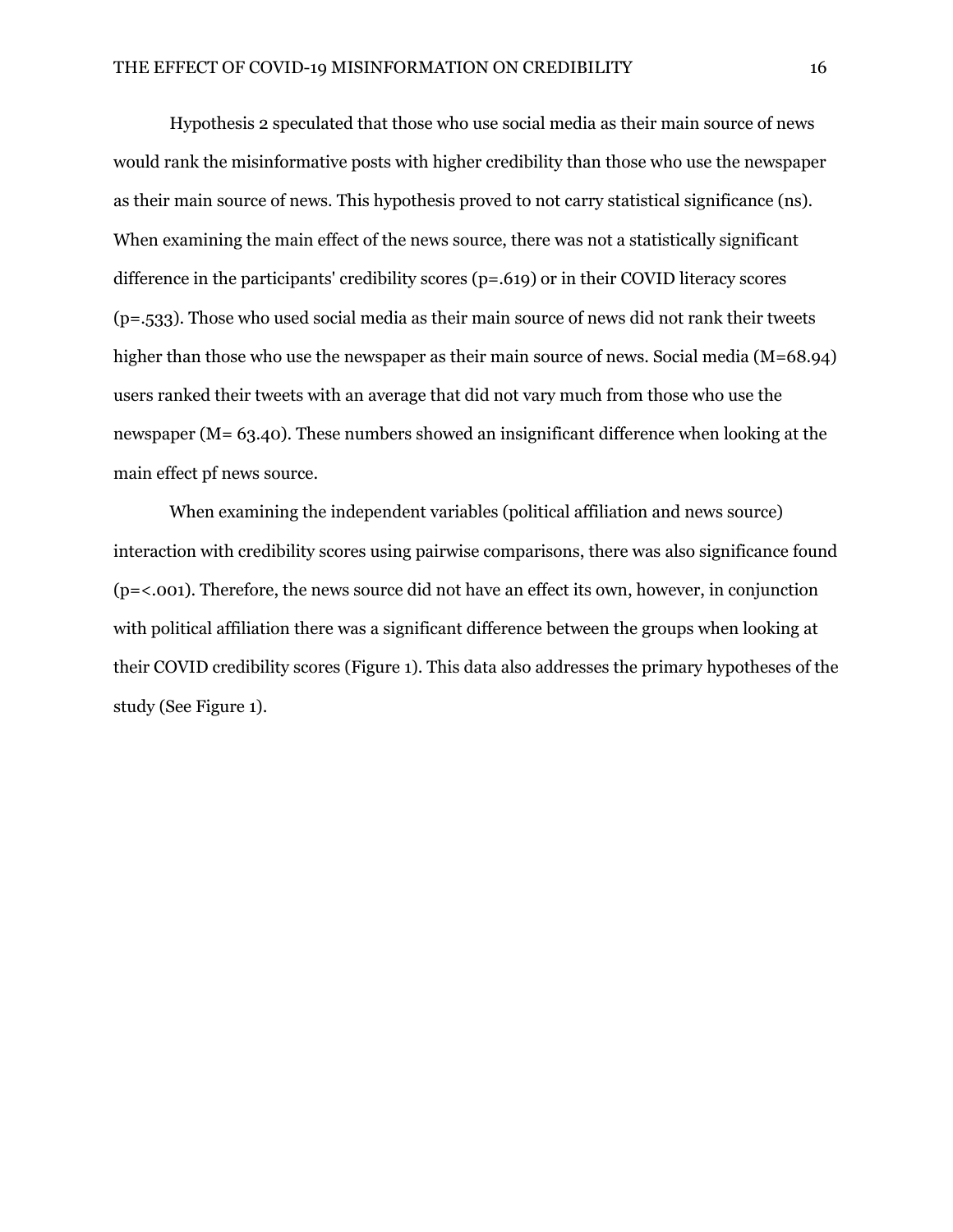



In summary, there does seem to be a notable interaction between political affiliation and the credibility ratings given for each tweet, as well as their scores of COVID literacy. Although there were no significant findings when looking at one's news source independently, there was a significant difference between groups when analyzing both independent variables together alongside the dependent variable of COVID credibility scores (p=<.001). The differences in COVID literacy scores were not found to be significant when looking at the pairwise comparisons of all four groups (p=.177). Overall, the data shows that political affiliation and main source of news together played a major role in the results, and these variables influenced credibility scores, but not COVID literacy scores.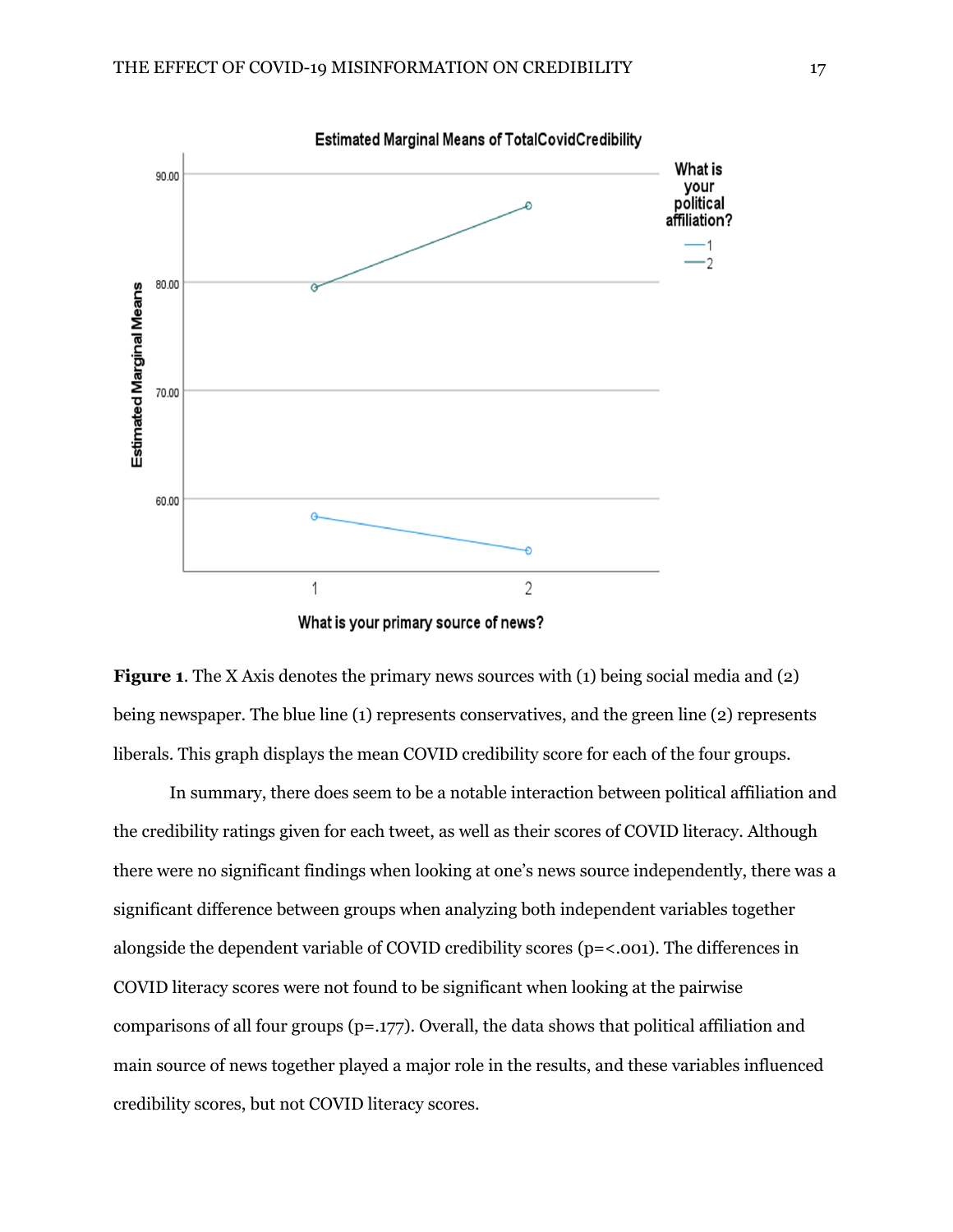#### **Discussion**

This study analyzes the effect of misinformation regarding COVID-19 on the perceived credibility of the viewer. Through looking at the interactions between political affiliation and news source, some points of interest were raised in regard to credibility. Based on the study at hand, there was a significant difference in the credibility ratings between groups when looking solely from the perspective of political affiliation. Previous research suggests that political affiliation does factor into what we consider misinformation (Michael & Breaux, 2021), so this is consistent with previous literature, however further research on these specific differences are warranted. The findings suggested that those who identified as politically liberal ranked their tweets as significantly more credible (M=83.28) than did those who identified as conservatives (M=56.78). Conservatives generally ranked their tweets around the 3-5 mark on the Likert scale, thus giving less drastic responses one way or the other. Further research will benefit from understanding these kinds of differences based on political affiliation to determine if liberals tend to perceive social media credibility more drastically than do conservatives.

The findings of this study suggest that news sources alone do not play an important role in people's perception of misinformation credibility. However, in conjunction with political affiliation it does seem to have influence. Current research shows that social media rapidly propagates the spread of misinformation (Bode & Vraga, 2017). Evidence has shown there to be potential damage that can come from the rise of social media in our society when used as a primary news source (Domenico et al., 2020). Luckily, social media has been shown to have the potential to correct misinformative beliefs (Bode & Vrage, 2017) making its propensity for misinformation spreading less daunting. Although the news sources chosen (social media versus print newspaper) did not play a major role in the results of this study, future research should examine other types of news sources outside of social media and the newspaper. Different mediums such as broadcast news, talk radio, or internet websites would all be fascinating avenues to compare to social media. The newspaper and social media are on two opposite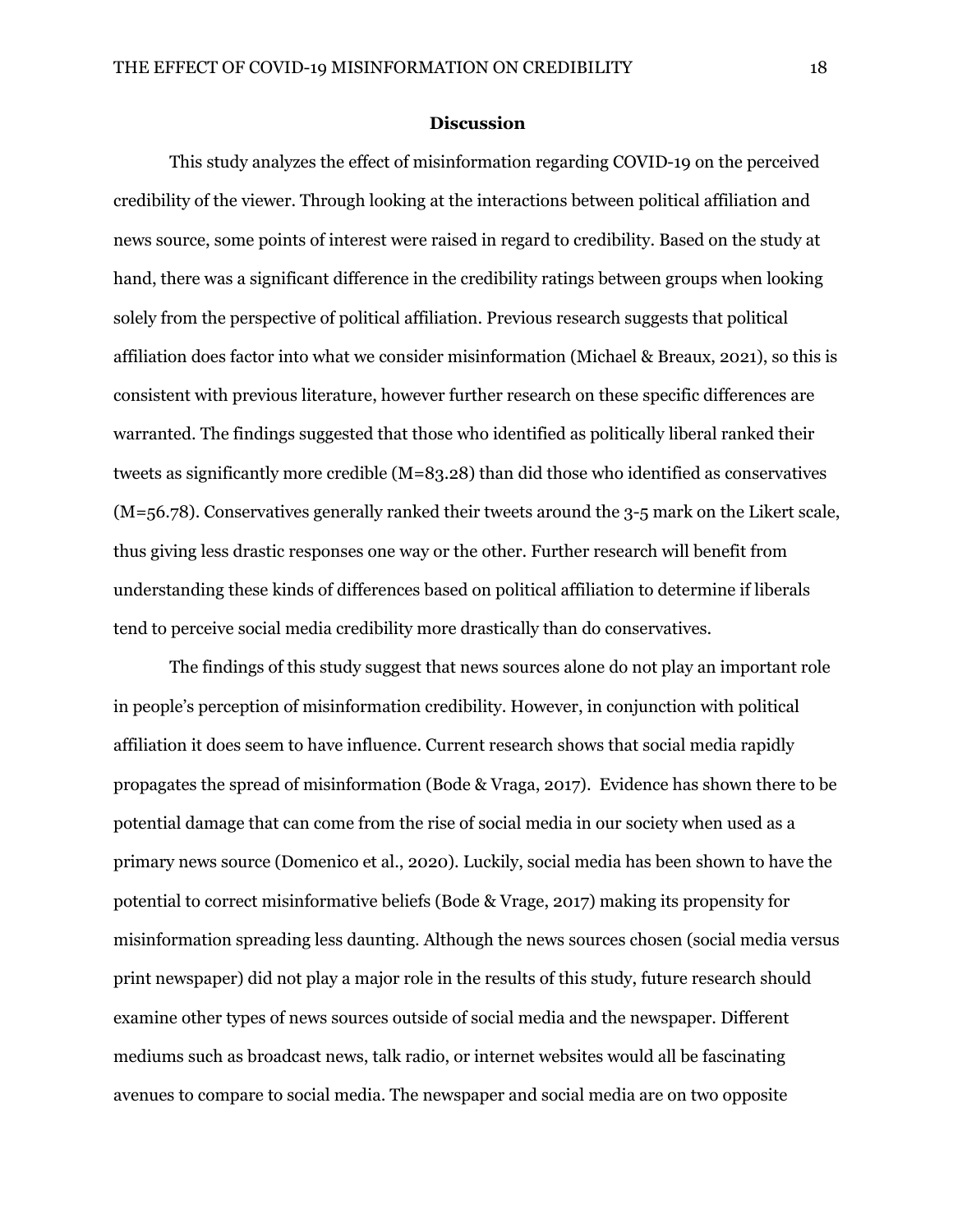spectrums of news delivery, so seeing the data from news with a more similar style of delivery would be a useful addition to the existing literature.

This study is limited in several ways. The first being the difference in sample sizes between news sources. The disproportionate numbers could have influenced the data shown, however, the fact that the results are in line with the current research does provide more confidence in the study's results. Further research should employ a larger sample size that is closer to equal groups between the independent variables.

This study is limited to misinformation found specifically on Twitter. Twitter has shown to be one of the most, if not the most, prominent disseminator of misinformation (Allcott et al., 2019; Vosoughi et al., 2018; Shahi et al., 2021). However, further research could benefit this discussion on misinformation by looking at different social media platforms than Twitter. Also, comparing different social media platforms to other kinds of news sources would be a beneficial addition as well.

This study is also limited to print newspapers. Further research could benefit from the inclusion of both physical newspapers and online newspapers to cover a broader sample group. The variation between physical and digital newspapers may itself represent a divided group and therefore should be taken into consideration for future research.

Social media has become an aspect of everyday life for the average American (Suciu, 2021). Therefore, it is important to understand the effect it has on the information we are taking in and integrating into our lives. Misinformation on social media is not a problem that can be easily solved. Moreover, misinformation has existed far before the inception of social media (Burkhardt, 2017). However, due to social media's ascendancy in society, we should make every effort to deter the spreading of misinformation. The COVID-19 pandemic has been just one illustration of the influence of misinformation on broader society. Although this study was not focused specifically on stopping the spread of misinformation, it has important implications for what we as the users should consider when viewing social media. Knowing the impact of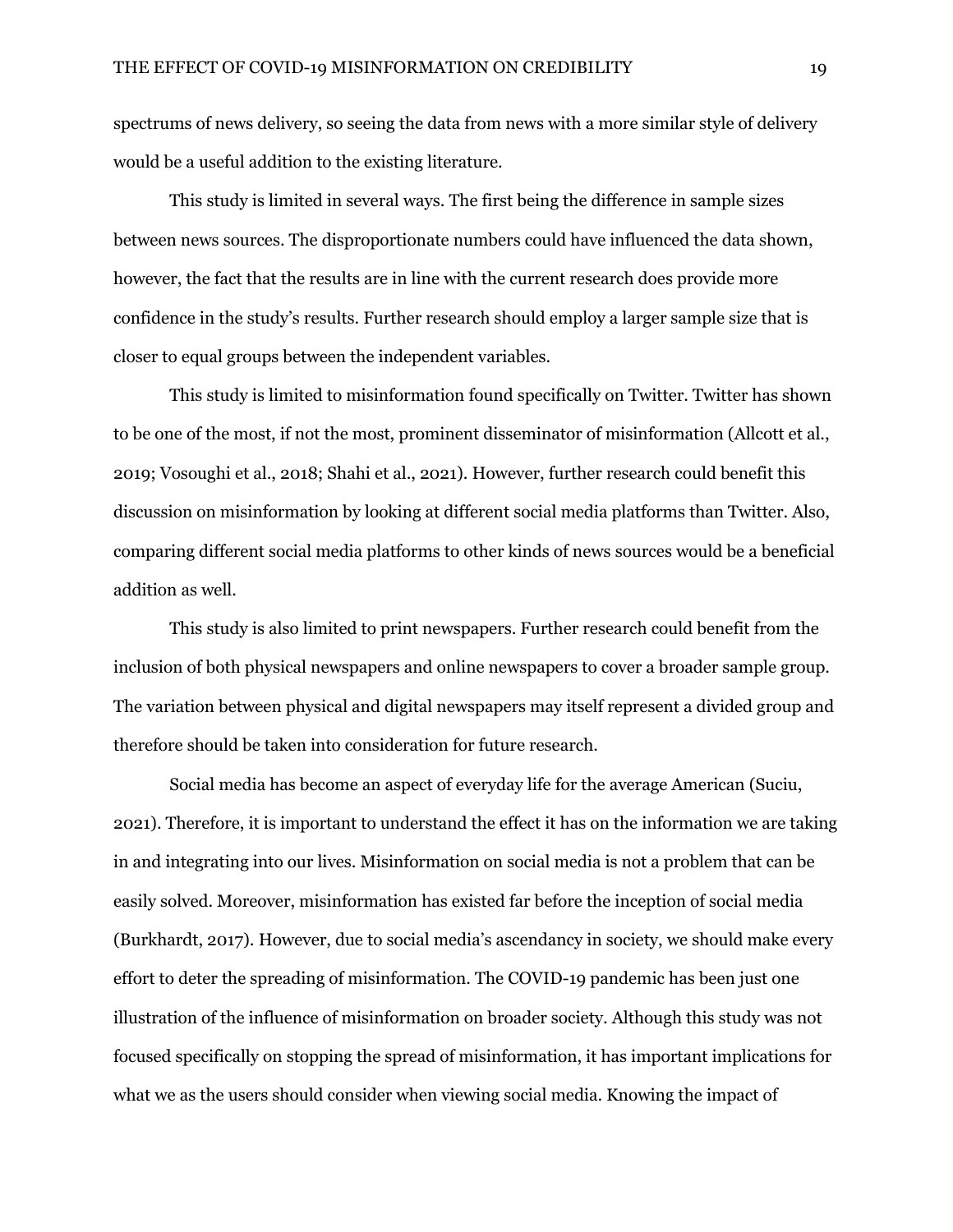misinformation, it is important to understand from these results that perhaps a "one-size-fitsall" approach is not the most effective. If political affiliation and new source contribute to our beliefs of credibility, it is important that we consider ourselves and our beliefs as we use social media to help mitigate the potential influences it is having on us. Through understanding the effects of social media misinformation, not just on the population but also on the individual, we can begin to make greater strides towards the termination of misinformation.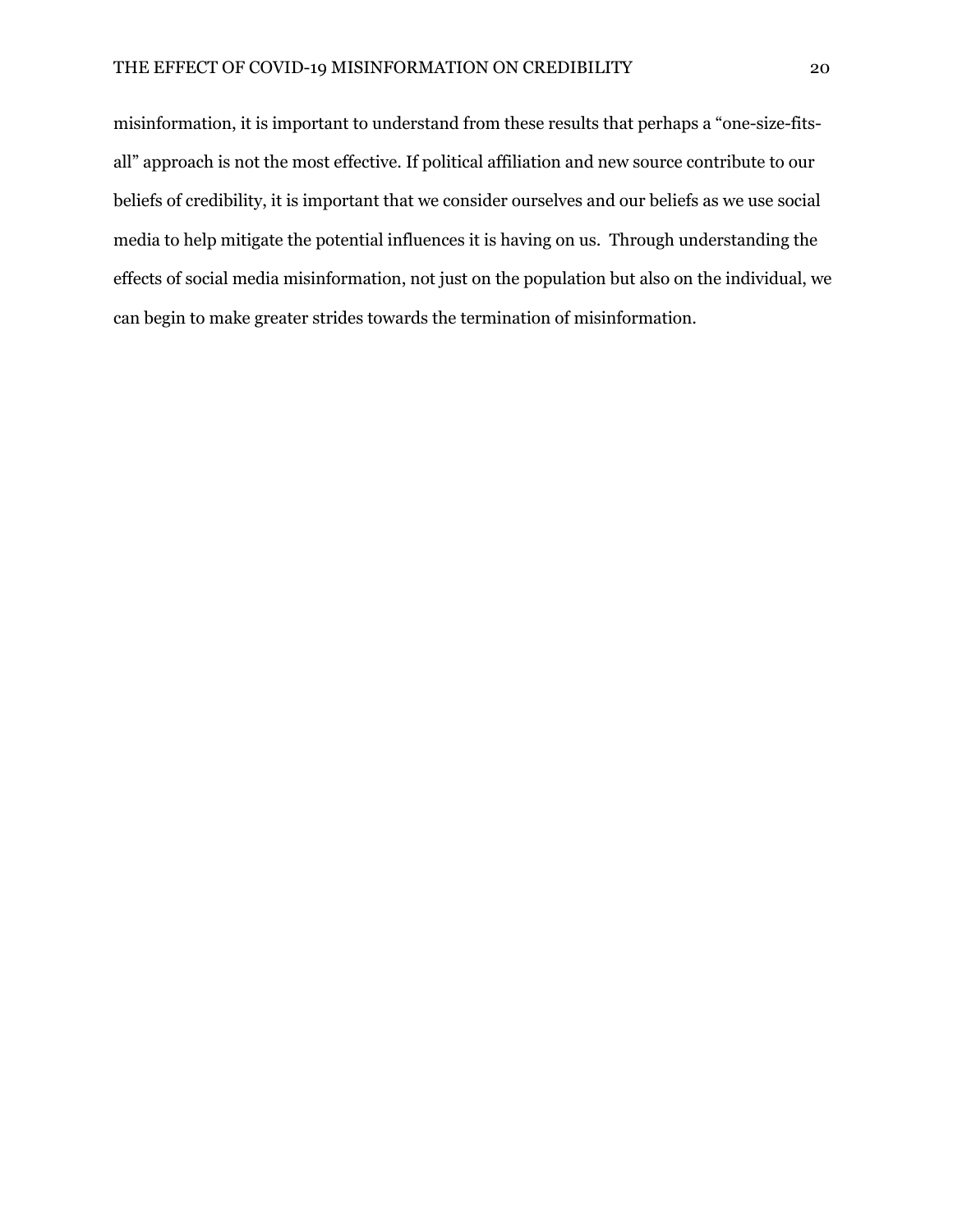### **References**

- Agrichtein, E., Castillo, C., Donato, D., Gionis, A., & Mishne, G. (2008). Finding high-quality content in social media. *Proc. Int. Conf. Web Search Data Mining*, 183–194. https://doi.org/10.1145/1341531.1341557
- AJMC Staff. (2021, January 1). *A Timeline of COVID-19 Developments in 2020*. AJMC. https://www.ajmc.com/view/a-timeline-of-covid19-developments-in-2020
- Allcott, H., Gentzkow, M., & Yu, C. (2019). Trends in the diffusion of misinformation on social media. *Research & Politics*, *6*(2), 205316801984855. https://doi.org/10.1177/2053168019848554
- Allington, D., Duffy, B., Wessely, S., Dhavan, N., & Rubin, J. (2020). Health-protective behaviour, social media usage and conspiracy belief during the COVID-19 public health emergency. *Psychological Medicine*, 1–7. https://doi.org/10.1017/s003329172000224x
- Alrubaian, M., Al-Qurishi, M., Alamri, A., Al-Rakhami, M., Hassan, M. M., & Fortino, G. (2019). Credibility in Online Social Networks: A Survey. *IEEE Access*, *7*, 2828–2855. https://doi.org/10.1109/access.2018.2886314

Amazon Mechanical Turk. (n.d.). Retrieved November 10, 2021, from https://www.mturk.com/.

- Appelman, A., & Sundar, S. S. (2015). Measuring Message Credibility. *Journalism & Mass Communication Quarterly*, *93*(1), 59–79. https://doi.org/10.1177/1077699015606057
- Ball, P., & Maxmen, A. (2020). The epic battle against coronavirus misinformation and conspiracy theories. *Nature*, *581*(7809), 371–374. https://doi.org/10.1038/d41586-020- 01452-z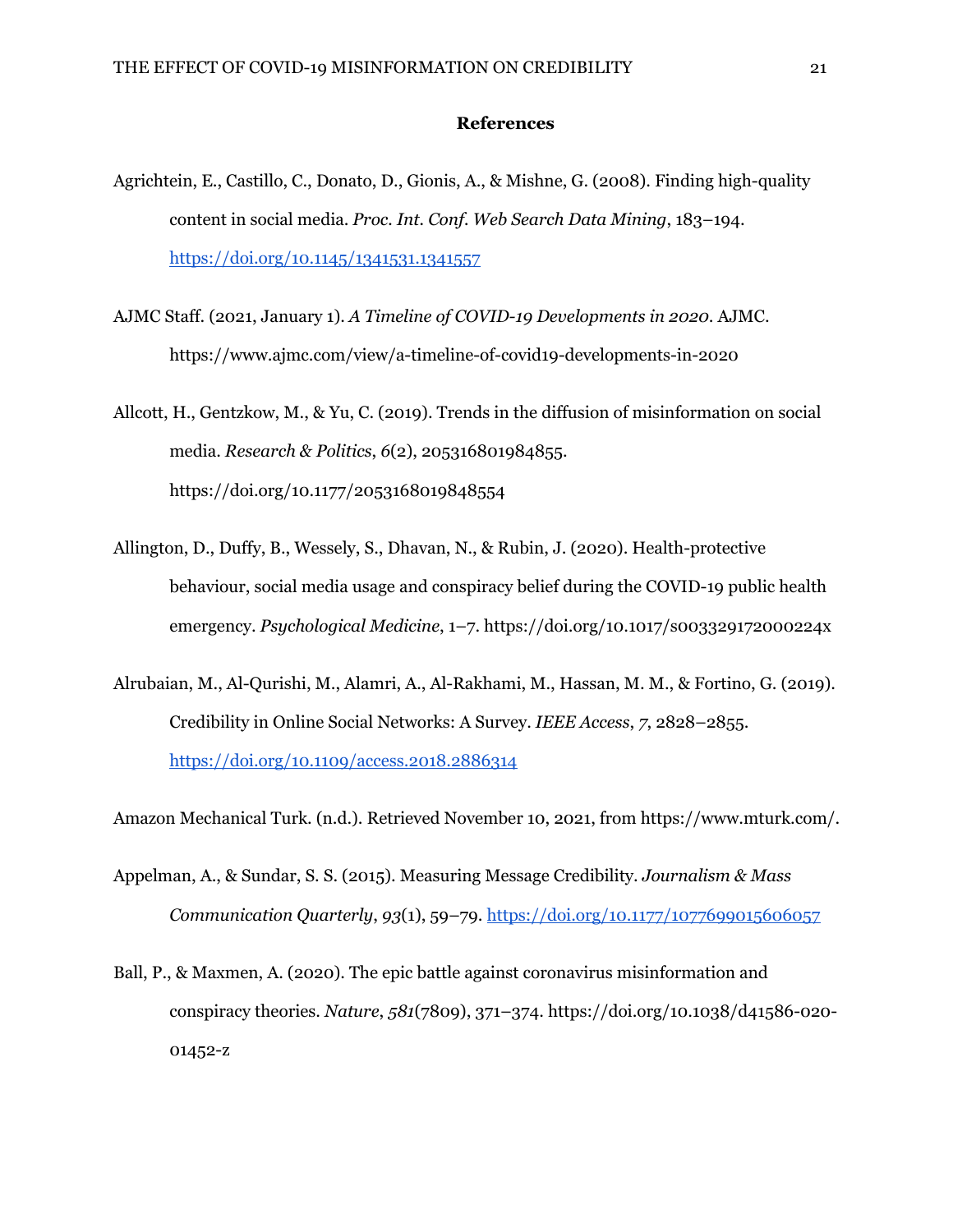- Bode, L., & Vraga, E. K. (2017). See Something, Say Something: Correction of Global Health Misinformation on Social Media. *Health Communication*, *33*(9), 1131–1140. https:/doi.org/10.1080/10410236.2017.1331312
- Bond, S. (2020, October 9). *Twitter Expands Warning Labels To Slow Spread of Election Misinformation*. NPR. https://www.npr.org/2020/10/09/922028482/twitter-expandswarning-labels-to-slow-spread-of-election-misinformation
- Burkhardt, J. M. (2017). History of Fake News. In *Combating fake news in the Digital age* (pp. 5–8). essay, American Library Association.
- Centers for Disease Control and Prevention. (2021, May 19). *What is health literacy?* Centers for Disease Control and Prevention. Retrieved October 16, 2021, from https://www.cdc.gov/healthliteracy/learn/index.html.
- Clements, J. M. (2020). Knowledge and behaviors toward covid-19 among US residents during the early days of the pandemic: Cross-sectional online questionnaire. *JMIR Public Health and Surveillance*, *6*(2). https://doi.org/10.2196/19161
- Domenico, G. D., Sit, J., Ishizaka, A., & Nunan, D. (2021). Fake news, social media and marketing: A systematic review. *Journal of Business Research*, *124*, 329–341. https://doi.org/10.1016/j.jbusres.2020.11.037
- Gunther, R., Beck, P. A., & Nisbet, E. C. (2019). "Fake news" and the defection of 2012 Obama voters in the 2016 presidential election. *Electoral Studies*, *61*, 102030. https://doi.org/10.1016/j.electstud.2019.03.006
- Levin, S. (2017, November 28). *Facebook promised to tackle fake news. But the evidence shows it's not working*. The Guardian.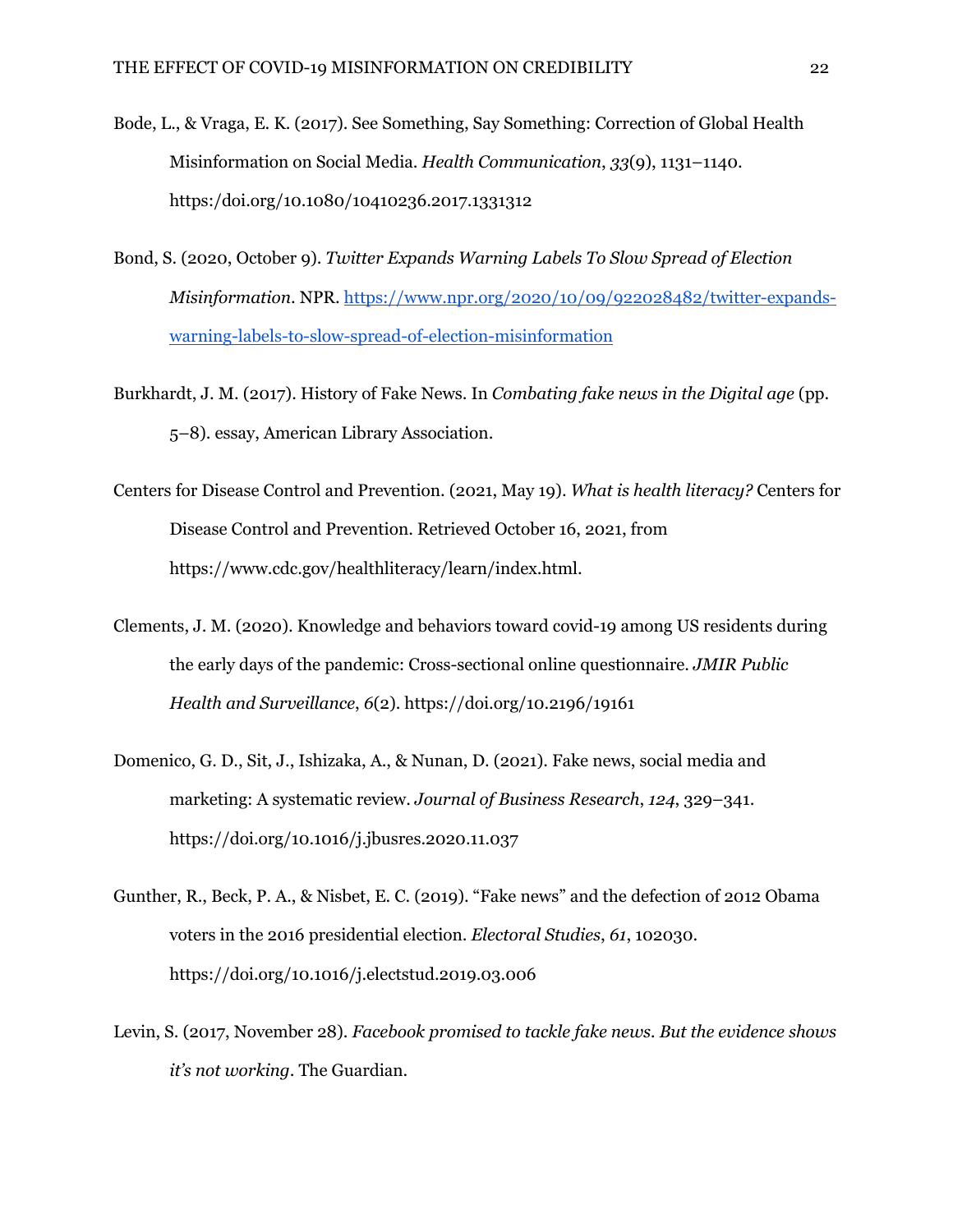https://www.theguardian.com/technology/2017/may/16/facebook-fake-news-tools-notworking

- Michael, R. B., & Breaux, B. O. (2021). The relationship between political affiliation and beliefs about sources of "fake news." *Cognitive Research: Principles and Implications*, *6*(1). https://doi.org/10.1186/s41235-021-00278-1
- Moon, S. J., & Hadley, P. (2014). Routinizing a new technology in the newsroom: Twitter as a news source in mainstream media. *Journal of Broadcasting & ElectronicMedia*,*58*(2),289–305. https://doi.org/10.1080/08838151.2014.906435
- *Munich Security Conference*. (2020, February 15). World Health Organization. https://www.who.int/director-general/speeches/detail/munich-security-conference
- Nyhan, B., & Reifler, J. (2010). When Corrections Fail: The Persistence of Political Misperceptions. *Political Behavior*, *32*(2), 303–330. https://doi.org/10.1007/s11109- 010-9112-2
- Shahi, G. K., Dirkson, A., & Majchrzak, T. A. (2021). An exploratory study of COVID-19 misinformation on Twitter. *Online Social Networks and Media*, *22*, 100104. https://doi.org/10.1016/j.osnem.2020.100104
- Shearer, E. (2020, August 27). *Social media outpaces print newspapers in the U.S. as a news source*. Pew Research Center. Retrieved October 17, 2021, from https://www.pewresearch.org/fact-tank/2018/12/10/social-media-outpaces-printnewspapers-in-the-u-s-as-a-news-source/.
- Suciu, P. (2021, June 24). *Americans spent on average more than 1,300 hours on social media last year*. Forbes. Retrieved November 10, 2021, from